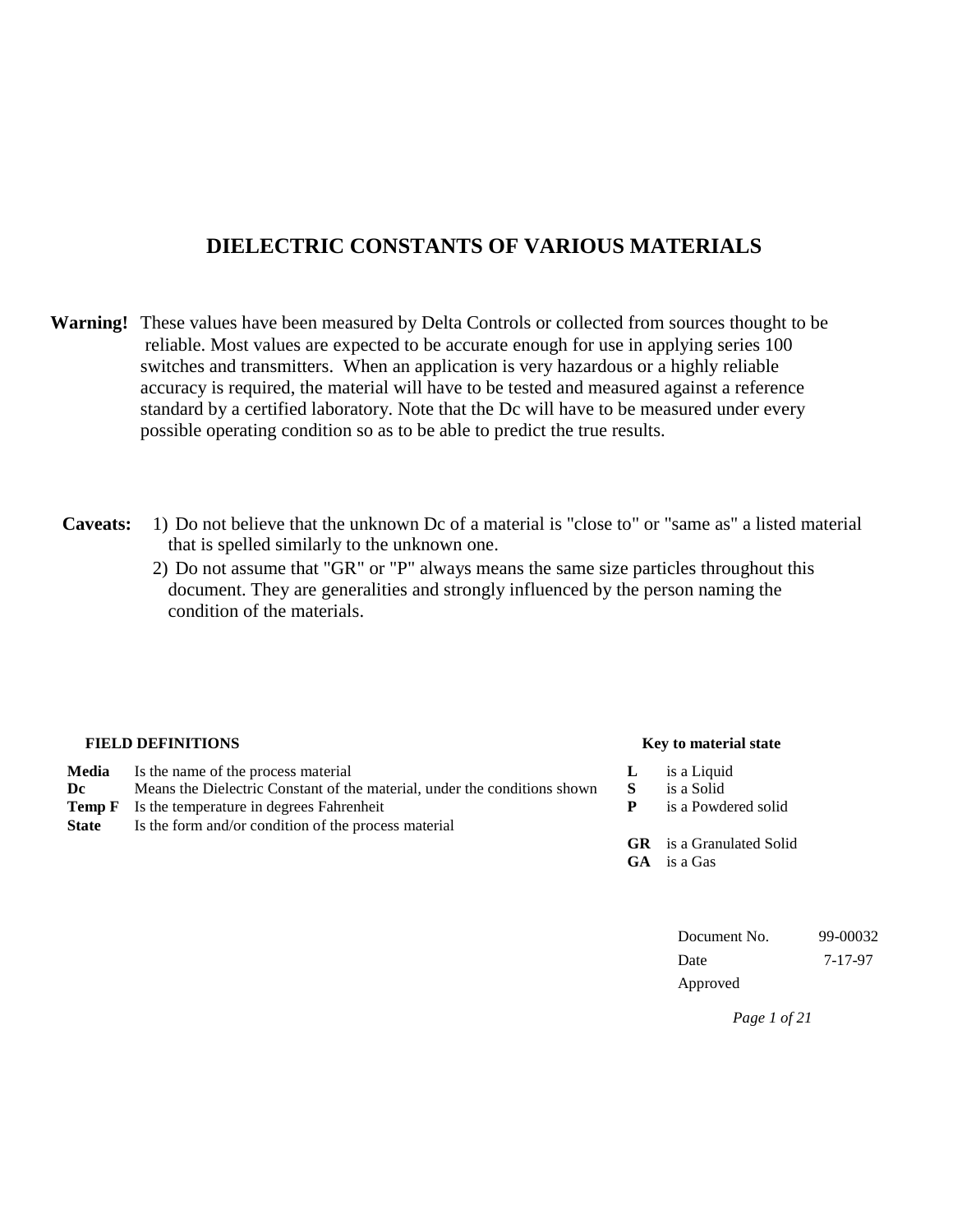#### **USING Dc FOR MEASURING MATERIAL LEVEL**

#### Level Measurement of Liquids

For this purpose, the Dc of a material is essentially a ratio of how much R.F. energy will pass through it as compared to the amount that will pass through empty space  $(Dc=1.0)$ . Thus, gasoline (Dc=2.1) will pass 2.1 times as much R.F. energy as will a hard vacuum. Pure water (Dc=80.0) will pass 80 times as much.

#### Interface Position Measurement

A liquid/liquid interface position can be reliably sensed if one of the materials is conductive (e.g. tap water, acid, caustic, etc.) and the other is non-conductive (e.g. lube oil, analine, grease, etc.). The conductivity of each material must remain constant for best accuracy.

#### Level Measurement of Solids

The Dc of solids are defined in exactly the same way as it is for liquids. However, solids for processing are ground into powders or small granules and contain space (filled with gas, Dc=1.0) between the particles.

True  $Dc = (Dc \text{ of solid - } 1.0)(Bulk density/solid density) + 1.0$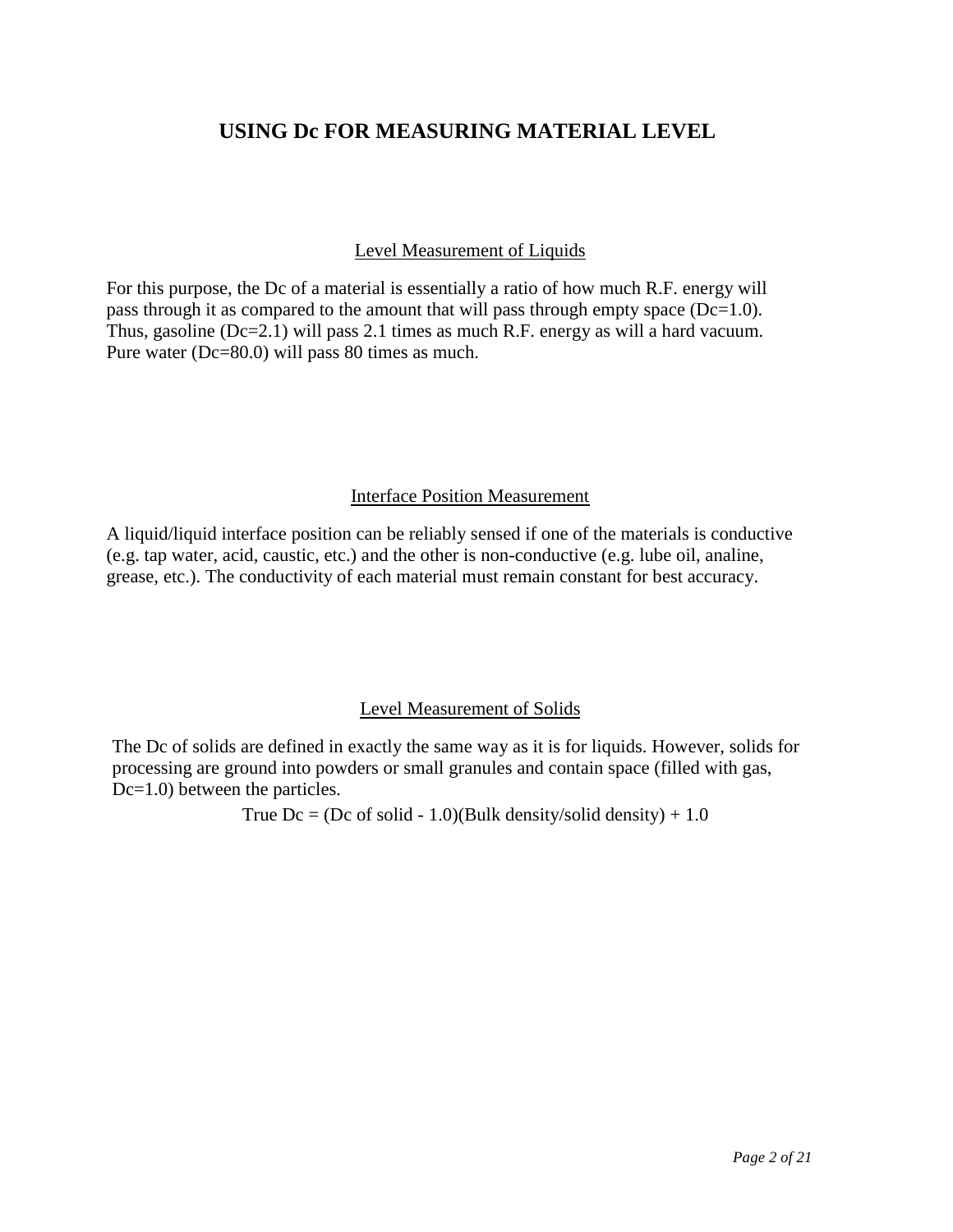| <b>MEDIA</b>                | Dc   |        | <b>TEMP F STATE</b> | <b>MEDIA</b>              |      | Dc TEMP F STATE |             |
|-----------------------------|------|--------|---------------------|---------------------------|------|-----------------|-------------|
| ABS (PLASTIC)               | 1.9  | 72     | GR                  | <b>ABS RESIN</b>          | 2.4  | 75              | P           |
| <b>ACENAPHTHENE</b>         | 3.0  | 70     | L                   | <b>ACETAL</b>             | 3.6  | 70              | L           |
| <b>ACETAL DOXIME</b>        | 3.4  | 68     | L                   | <b>ACETALDEHYDE</b>       | 21.8 | 41              | L           |
| <b>ACETALDEHYDE</b>         | 22.2 | 50     | L                   | <b>ACETALDEHYDE OXIME</b> | 3.0  | 73.4            | L           |
| <b>ACETAMIDE</b>            | 4.1  | 60     | L                   | <b>ACETAMIDE</b>          | 4.0  | 75              | S           |
| <b>ACETANILIDE</b>          | 2.9  | 71     | L                   | <b>ACETANILIDE</b>        | 2.9  | 75              | $\mathbf S$ |
| <b>ACETATE</b>              | 1.3  | 75     | GR                  | <b>ACETIC ACID</b>        | 4.1  | 36              | $\mathbf S$ |
| <b>ACETIC ACID</b>          | 6.2  | 68     | L                   | <b>ACETIC ACID</b>        | 6.6  | 160             | L           |
| <b>ACETIC ANHYDRIDE</b>     | 20.0 | 68     | L                   | <b>ACETONE</b>            | 21.4 | 71              | L           |
| <b>ACETONE</b>              | 20.7 | 77     | L                   | <b>ACETONE</b>            | 18.7 | 122             | L           |
| <b>ACETONE</b>              | 17.7 | 127    | L                   | <b>ACETONE</b> (1.0159)   | 1.0  | 32              | GA          |
| <b>ACETONITRILE</b>         | 38.8 | 68     | L                   | <b>ACETONITRILE</b>       | 37.5 | 70              | L           |
| <b>ACETOPHENONE</b>         | 18.3 | 68     | L                   | <b>ACETOPHENONE</b>       | 17.3 | 75              | L           |
| <b>ACETOXIME</b>            | 3.0  | 75     | L                   | <b>ACETYL ACETONE</b>     | 23.1 | 68              | L           |
| <b>ACETYL BROMIDE</b>       | 16.5 | 68     | L                   | <b>ACETYL CHLORIDE</b>    | 15.8 | 68              | L           |
| ACETYLENE (1.0217)          | 1.0  | 32     | GA                  | ACETYMETHLY HEXYL KETONE  | 27.9 | 66              | L           |
| <b>ACRYLIC (PLASTIC)</b>    | 1.9  | 75     | <b>GR</b>           | <b>ACRYLIC RESIN</b>      | 2.7  | 75              | P           |
| AEROSIL (1.044)(INSULATION) | 1.0  | 75     | GR                  | AIR (DRY) (1.0005)        | 1.0  | 68              | GA          |
| ALCOX 600                   | 4.1  | 130    | L                   | <b>ALIPHATIC AMINE</b>    | 7.2  | 195             | L           |
| <b>ALKYD</b>                | 3.2  | 75     | L                   | ALLYL ALCOHOL             | 22.0 | 58              | L           |
| ALLYL ALCOHOL               | 21.0 | 70     | L                   | <b>ALLYL BROMIDE</b>      | 7.0  | 66              | L           |
| <b>ALLYL CHLORIDE</b>       | 8.2  | 68     | L                   | <b>ALLYL IODIDE</b>       | 6.1  | 66              | L           |
| ALLYL ISOTHIOCYANATE        | 17.5 | 64     | L                   | ALLYL RESIN (CAST)        | 3.6  | 75              | S           |
| <b>ALUMINA</b>              | 4.5  | 75     | S                   | <b>ALUMINA</b>            | 2.5  | 75              | ${\rm GR}$  |
| <b>ALUMINA HYDRATE</b>      | 11.5 | 75     | $\mathbf S$         | <b>ALUMINUM BROMIDE</b>   | 3.4  | 212             | L           |
| <b>ALUMINUM CHLORIDE</b>    | 2.7  | 75     | L                   | ALUMINUM DIOXIDE          | 2.2  | 75              | L           |
| ALUMINUM HYDROXIDE          | 5.4  | 75     | $\mathbf S$         | <b>ALUMINUM OLEATE</b>    | 2.4  | 68              | L           |
| <b>ALUMINUM OXIDE</b>       | 2.0  | 75     | GR                  | ALUMINUM PHOSPHATE        | 6.1  | 75              | $\mathbf S$ |
| ALUMINUM THIOCYANATE        | 2.6  | 75     | <b>GR</b>           | ALUMINUM TRICHLORIDE      | 5.3  | 75              | $\mathbf S$ |
| <b>AMHYDRITE</b>            | 3.4  | 75     | GR                  | <b>AMINOX</b>             | 2.4  | 275             | L           |
| AMLMERCAPTAN                | 4.7  | 68     | L                   | <b>AMLY ACETATE</b>       | 5.0  | 68              | L           |
| AMLY ALCOHOL                | 35.5 | $-180$ | L                   | AMLY ALCOHOL              | 11.2 | 140             | L           |
| <b>AMLY BENZOATE</b>        | 5.1  | 68     | L                   | <b>AMLY BROMIDE</b>       | 6.3  | 50              | L           |
| <b>AMLY CHLORIDE</b>        | 6.6  | 52     | L                   | <b>AMLY ETHER</b>         | 3.1  | 60              | L           |
| <b>AMLY FORMATE</b>         | 5.7  | 66     | L                   | <b>AMLY IODIDE</b>        | 6.9  | 62              | L           |
| <b>AMLY NITRATE</b>         | 9.1  | 62     | L                   | AMLY THIOCYANATE          | 17.4 | 69              | L           |
| AMMONIA                     | 25.0 | $-104$ | L                   | <b>AMMONIA</b>            | 22.0 | $-30$           | L           |
| <b>AMMONIA</b>              | 22.4 | $-27$  | L                   | <b>AMMONIA</b>            | 15.5 | 68              | L           |
| AMMONIA                     | 4.1  | 75     | L                   | <b>AMMONIA</b>            | 16.9 | 76              | L           |
| <b>AMMONIA</b> (1.0072)     | 1.0  | 32     | GA                  | <b>AMMONIUM BROMIDE</b>   | 7.1  | 75              | S           |
| <b>AMMONIUM CHLORIDE</b>    | 7.0  | 75     | $\mathbf S$         | <b>AMONIA PRODUCT</b>     | 18.9 | 40              | L           |
| AMPS PRODUCT                | 1.7  | 75     | GR                  | AMYL ACETATE              | 5.0  | 68              | L           |
| AMYL ALCOHOL                | 35.5 | $-180$ | L                   | AMYL ALCOHOL              | 15.8 | 68              | L           |
| AMYL ALCOHOL                | 11.2 | 140    | L                   | AMYL BENZOATE             | 5.1  | 68              | L           |

*Page 3 of 21*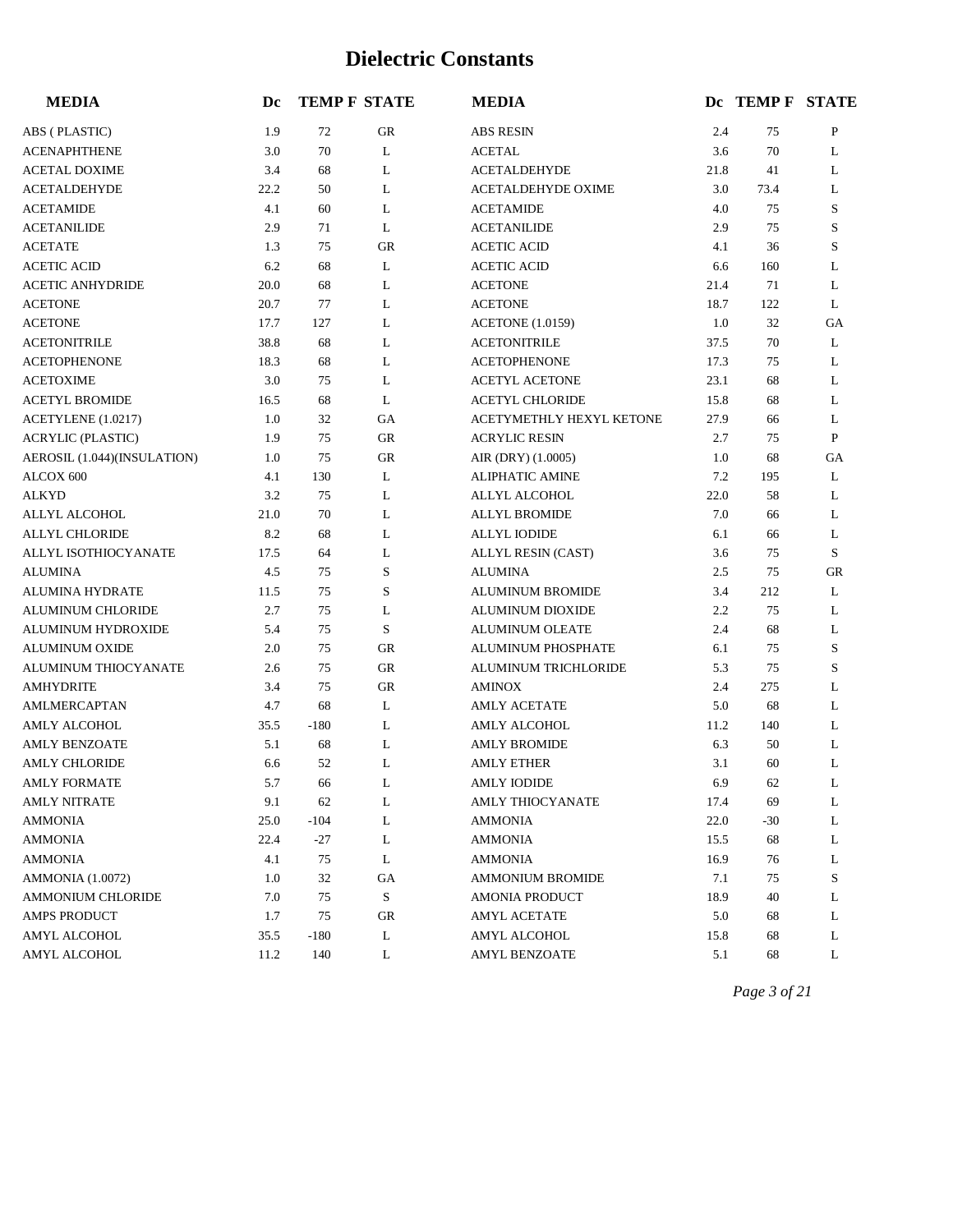| <b>MEDIA</b>                   | Dc   |        | <b>TEMP F STATE</b> | <b>MEDIA</b>                   |      | DC TEMP F STATE |              |
|--------------------------------|------|--------|---------------------|--------------------------------|------|-----------------|--------------|
| AMYL BROMIDE                   | 6.3  | 50     | L                   | <b>AMYL CHLORIDE</b>           | 6.6  | 52              | L            |
| AMYL ETHER                     | 3.1  | 60     | L                   | <b>AMYL FORMATE</b>            | 5.7  | 66              | L            |
| <b>AMYL IODIDE</b>             | 6.9  | 62     | L                   | <b>AMYL NITRATE</b>            | 9.1  | 62              | L            |
| <b>AMYL THIOCYANATE</b>        | 17.4 | 68     | L                   | <b>AMYLAMINE</b>               | 4.6  | 72              | L            |
| <b>AMYLENE</b>                 | 2.0  | 70     | L                   | <b>AMYLENE BROMIDE</b>         | 5.6  | 58              | L            |
| AMYLMERCAPTAN                  | 4.7  | 75     | L                   | <b>ANHYDRITE</b>               | 4.9  | 75              | S            |
| <b>ANILINE</b>                 | 7.8  | 32     | L                   | <b>ANILINE</b>                 | 7.3  | 68              | L            |
| <b>ANILINE</b>                 | 5.5  | 212    | L                   | ANILINE FORMALDEHYDE RESIN     | 3.5  | 75              | P            |
| ANISALDEHYDE                   | 15.8 | 68     | L                   | <b>ANISALDOXINE</b>            | 9.2  | 145             | L            |
| <b>ANISOLE</b>                 | 4.3  | 68     | L                   | <b>ANTIMONY</b>                | 13.9 | 347             | L            |
| ANTIMONY PENTACHLORIDE         | 3.2  | 68     | L                   | ANTIMONY TRIBROMIDE            | 20.9 | 212             | L            |
| ANTIMONY TRICHLORIDE           | 33.0 | 166    | L                   | <b>ANTIMONY TRICODIDE</b>      | 13.9 | 347             | L            |
| ANTIMONY TRIIODIDE             | 13.0 | 350    | L                   | <b>APATITE</b>                 | 7.4  | 75              | S            |
| ARGON, LIQUIFIED               | 1.5  | $-376$ | L                   | <b>ARSENIC</b>                 | 2.2  | 75              | GR           |
| <b>ARSENIC TRIBROMIDE</b>      | 9.0  | 98     | L                   | ARSENIC TRICHLORIDE            | 12.4 | 70              | L            |
| <b>ARSENIC TRIIODIDE</b>       | 7.0  | 302    | L                   | <b>ARSINE</b>                  | 2.5  | $-148$          | L            |
| ARSINE                         | 2.7  | $-58$  | L                   | <b>ASBESTOS</b>                | 4.8  | 75              | S            |
| ASH, CEMENT KILN               | 12.5 | 75     | GR                  | ASH, FLY (BOILER)              | 1.9  | 80              | $\mathbf{P}$ |
| ASH, FLY (BOILER)              | 1.7  | 125    | P                   | ASH, SODA                      | 1.6  | 75              | <b>GR</b>    |
| ASH, SODA                      | 3.6  | 75     | $G$ R               | ASH, SODA (0.09% H2O)          | 1.7  | 75              | GR           |
| <b>ASPHALT</b>                 | 2.6  | 75     | S                   | <b>ASPHALT</b>                 | 3.7  | 400             | L            |
| <b>ATTREX 80 PRODUCT</b>       | 1.7  | 75     | <b>GR</b>           | <b>AZOXYANISOLE</b>            | 2.3  | 122             | L            |
| <b>AZOXYBENZENE</b>            | 5.1  | 104    | L                   | <b>AZOXYPHENITOLE</b>          | 6.8  | 302             | L            |
| <b>BAKELITE PLASTIC</b>        | 5.0  | 75     | S                   | <b>BAKING SODA</b>             | 1.8  | 80              | P            |
| <b>BALL MILL FEEDTO 1" DIA</b> | 2.6  | 75     | S                   | BALL MILL FEED, HI DENSITY     | 4.5  | 75              | S            |
| <b>BARET STRANDS</b>           | 1.8  | 75     | ${\rm GR}$          | <b>BARIUM CHLORIDE (2 H20)</b> | 9.4  | 75              | S            |
| BARIUM CHLORIDE (ANHYDROUS)    | 11.4 | 75     | S                   | <b>BARIUM NITRATE</b>          | 5.9  | 75              | S            |
| <b>BARIUM SULFATE</b>          | 11.4 | 60     | S                   | <b>BARLEY MALT</b>             | 2.6  | 75              | GR           |
| <b>BARLITE ORE</b>             | 2.7  | 75     | P                   | <b>BAUXITE</b>                 | 3.0  | 75              | GR           |
| <b>BAY FERROX</b>              | 1.9  | 75     | ${\rm GR}$          | <b>BENTONITE</b>               | 7.5  | 75              | S            |
| <b>BENZAL CHLORIDE</b>         | 6.9  | 75     | L                   | <b>BENZALDEHYDE</b>            | 19.0 | 32              | L            |
| <b>BENZALDEHYDE</b>            | 17.0 | 68     | L                   | <b>BENZALDOXIME</b>            | 3.8  | 68              | L            |
| <b>BENZENE</b>                 | 2.3  | 77     | L                   | <b>BENZENE</b>                 | 2.1  | 275             | L            |
| <b>BENZENE</b> (1.0028)        | 1.0  | 700    | GA                  | <b>BENZIL</b>                  | 13.0 | 202             | L            |
| <b>BENZINE</b>                 | 7.6  | 75     | L                   | <b>BENZOL CHLORIDE</b>         | 6.9  | 68              | L            |
| BENZOLDEHYDE                   | 17.8 | 68     | L                   | <b>BENZONITRILE</b>            | 26.0 | 68              | L            |
| <b>BENZONITRILE</b>            | 22.0 | 160    | L                   | <b>BENZOPHENONE</b>            | 13.0 | 68              | L            |
| BENZOPHENONE                   | 11.4 | 122    | L                   | <b>BENZOTRICHLORIDE</b>        | 7.4  | 68              | L            |
| BENZOYL CHLORIDE               | 23.0 | 32     | L                   | <b>BENZOYL CHLORIDE</b>        | 19.0 | 75              | L            |
| <b>BENZOYLACETONE</b>          | 3.8  | 68     | L                   | <b>BENZYL ACETATE</b>          | 5.0  | 70              | L            |
| <b>BENZYL ALCOHOL</b>          | 13.0 | 68     | L                   | BENZYL ALCOHOL                 | 6.6  | 260             | L            |
| BENZYL BENZOATE                | 4.8  | 68     | L                   | <b>BENZYL CHLORIDE</b>         | 6.4  | 68              | L            |
| BENZYL CYANIDE                 | 18.3 | 68     | L                   | <b>BENZYL SALICYLATE</b>       | 4.1  | 68              | L            |
| BENZYLAMINE                    | 5.5  | 32     | L                   | <b>BENZYLAMINE</b>             | 4.6  | 68              | L            |

*Page 4 of 21*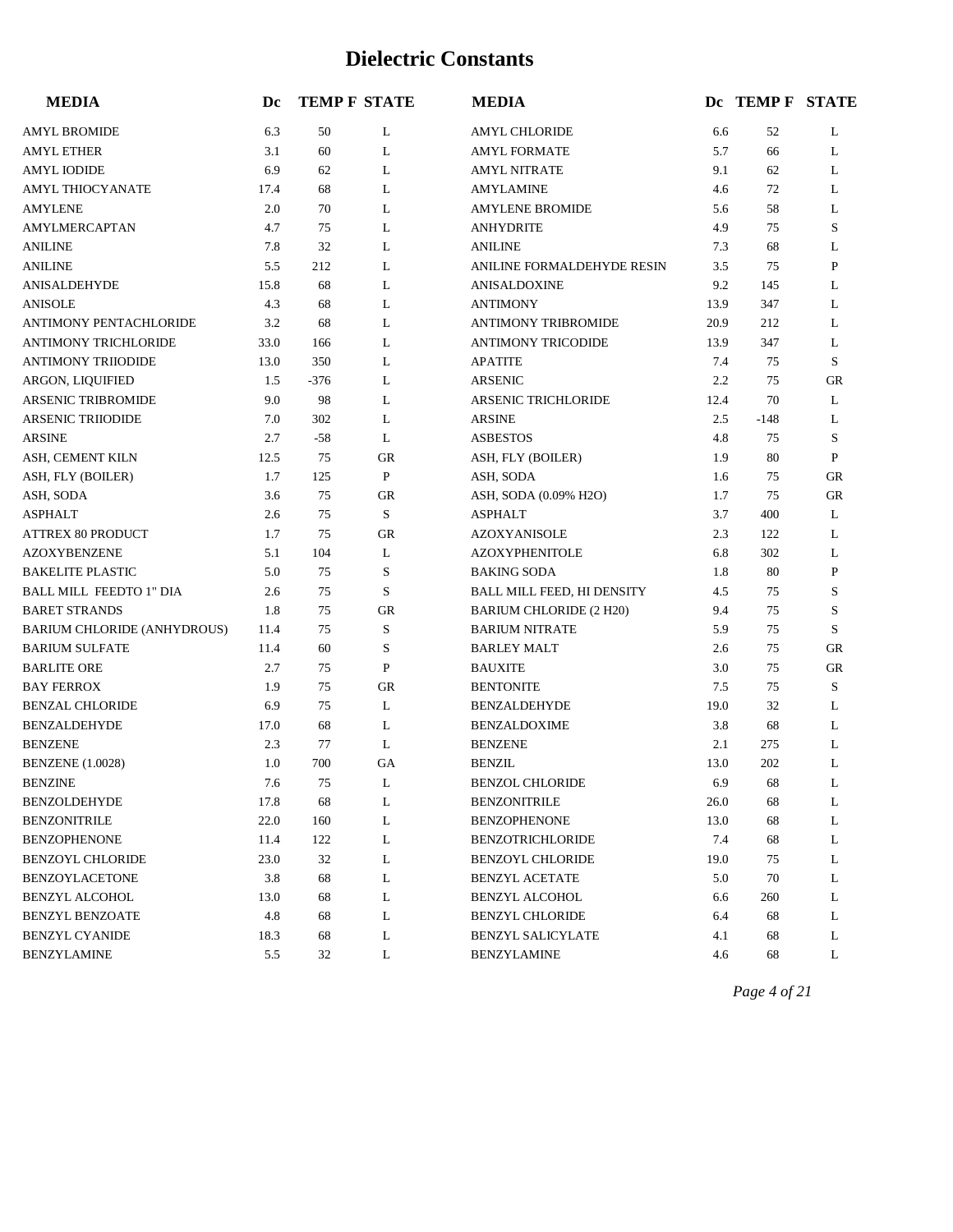| <b>MEDIA</b>                | Dc   |     | <b>TEMP F STATE</b> | <b>MEDIA</b>                |      | DC TEMP F STATE |              |
|-----------------------------|------|-----|---------------------|-----------------------------|------|-----------------|--------------|
| <b>BENZYLAMINE</b>          | 4.3  | 120 | L                   | <b>BENZYLETHYLAMINE</b>     | 4.3  | 68              | L            |
| BENZYLMETHYLAMINE           | 4.4  | 67  | L                   | <b>BENZYULAMINE</b>         | 4.6  | 68              | L            |
| <b>BERYL</b>                | 6.0  | 75  | S                   | <b>BISPHENOL</b>            | 1.9  | 75              | $\mathbf{P}$ |
| <b>BITUMEN FROTH</b>        | 4.1  | 75  | L                   | <b>BORIC ACID</b>           | 11.8 | 75              | P            |
| <b>BORNYL ACETATE</b>       | 4.6  | 70  | L                   | <b>BORON BROMIDE</b>        | 2.6  | 32              | L            |
| <b>BORONYL CHLORIDE</b>     | 5.2  | 202 | L                   | <b>BPA (PLASTIC RESIN)</b>  | 1.3  | 75              | P            |
| <b>BRAN, WHEAT</b>          | 1.5  | 75  | <b>GR</b>           | <b>BROMAL</b>               | 7.6  | 70              | L            |
| BROMAO-2-ETHOXYPENTANE      | 6.4  | 76  | L                   | <b>BROMINE</b>              | 3.1  | 68              | L            |
| <b>BROMINE</b> (1.0128)     | 1.0  | 32  | GA                  | BROMO-2-ETHOXYHEPTANE       | 6.4  | 32              | L            |
| BROMO-2-ETHOXYHEPTANE       | 5.5  | 68  | L                   | <b>BROMOACETYL BROMIDE</b>  | 12.6 | 68              | L            |
| <b>BROMOANILINE</b>         | 13.0 | 66  | L                   | BROMOANILINE, (-M)          | 13.0 | 66              | L            |
| <b>BROMOANISOLE</b>         | 7.1  | 86  | L                   | <b>BROMOBENZENE</b>         | 5.4  | 68              | L            |
| <b>BROMOBUTANE</b>          | 7.1  | 68  | L                   | <b>BROMOBUTYLENE</b>        | 5.8  | 68              | L            |
| <b>BROMOBUTYRIC ACID</b>    | 7.2  | 68  | L                   | <b>BROMOCYCLOHEXANE</b>     | 7.9  | 70              | L            |
| <b>BROMODECANE</b>          | 4.4  | 76  | L                   | <b>BROMODOCOSANE</b>        | 3.1  | 130             | L            |
| <b>BROMODODECANE</b>        | 4.1  | 76  | L                   | <b>BROMOETHANE</b>          | 9.4  | 68              | L            |
| <b>BROMOFORM</b>            | 4.4  | 68  | L                   | <b>BROMOHEPTANE</b>         | 5.3  | 76              | L            |
| <b>BROMOHEXADECANE</b>      | 3.7  | 76  | L                   | <b>BROMOHEXANE</b>          | 5.8  | 76              | L            |
| <b>BROMOISOVALERIC ACID</b> | 6.5  | 68  | L                   | <b>BROMOMETHANE</b>         | 9.8  | 32              | L            |
| <b>BROMOMETHYLBUTANE</b>    | 6.0  | 68  | L                   | BROMOMETHYLPROPANE          | 7.2  | 68              | L            |
| <b>BROMONAPHTHALENE</b>     | 5.1  | 66  | L                   | <b>BROMONONANE</b>          | 4.7  | 68              | L            |
| <b>BROMOOCTADECANE</b>      | 3.5  | 86  | L                   | <b>BROMOOCTANE</b>          | 5.0  | 70              | L            |
| <b>BROMOPENTADECANE</b>     | 3.9  | 68  | L                   | <b>BROMOPENTANE</b>         | 6.3  | 75              | L            |
| <b>BROMOPROPANE</b>         | 8.1  | 75  | L                   | <b>BROMOPROPENE</b>         | 7.0  | 68              | L            |
| <b>BROMOPROPIONIC ACID</b>  | 11.0 | 68  | L                   | <b>BROMOTETRADECANE</b>     | 3.8  | 75              | L            |
| <b>BROMOTOLUENE</b>         | 5.1  | 68  | L                   | <b>BROMOTOLUENE</b>         | 4.3  | 137             | L            |
| BROMOTOLUENE, (-M)          | 5.4  | 137 | L                   | <b>BROMOTRIDECANE</b>       | 4.2  | 50              | L            |
| <b>BROMOUNDECANE</b>        | 4.7  | 15  | L                   | <b>BTF PRODUCT</b>          | 6.1  | 75              | L            |
| <b>BUTANE</b>               | 1.4  | 30  | L                   | <b>BUTANEDIOL</b>           | 30.0 | 80              | L            |
| <b>BUTANEDIOL DINITRATE</b> | 18.0 | 68  | L                   | <b>BUTANETHIOL</b>          | 5.0  | 75              | L            |
| <b>BUTANOL</b>              | 17.8 | 68  | L                   | <b>BUTANOL</b>              | 15.8 | 75              | L            |
| <b>BUTANONE</b>             | 18.5 | 68  | L                   | <b>BUTANONE OXIME</b>       | 3.4  | 68              | L            |
| <b>BUTOXYACETYLENE</b>      | 6.6  | 75  | L                   | <b>BUTYL ALCOHOL</b> (150-) | 20.0 | 75              | L            |
| <b>BUTYL ALCOHOL (N-)</b>   | 7.8  | 75  | L                   | <b>BUTYL BROMIDE (-N)</b>   | 6.6  | 68              | L            |
| <b>BUTYL CHLORAL</b>        | 10.0 | 64  | L                   | <b>BUTYL CHLORIDE</b>       | 9.6  | 68              | L            |
| <b>BUTYL ETHER</b>          | 3.1  | 75  | L                   | <b>BUTYL FORMAT (-N)</b>    | 2.4  | $-317$          | L            |
| <b>BUTYL IODIDE (-N)</b>    | 6.1  | 77  | L                   | <b>BUTYL OLEATE</b>         | 4.0  | 77              | L            |
| <b>BUTYL STEARATE</b>       | 3.1  | 80  | L                   | <b>BUTYLACETATE</b>         | 5.1  | 66              | L            |
| <b>BUTYLACETATE (-N)</b>    | 5.1  | 66  | L                   | <b>BUTYLAMINE</b>           | 5.4  | 70              | L            |
| <b>BUTYLBENZENE</b>         | 2.4  | 68  | L                   | BUTYLPHENOL PORA-TERTIARY   | 3.9  | 100             | L            |
| <b>BUTYRALDEHYDE</b>        | 13.4 | 79  | L                   | <b>BUTYRIC ACID</b>         | 2.8  | 68              | L            |
| <b>BUTYRIC ANHYDRIDE</b>    | 12.0 | 68  | L                   | <b>BUTYRONITRILE</b>        | 20.7 | 70              | L            |
| <b>CABOSIL</b>              | 1.2  | 75  | ${\rm GR}$          | <b>CADMIUM OXIDE</b>        | 1.6  | 75              | GR           |
| <b>CALCITE</b>              | 8.0  | 75  | $\mathbf S$         | CALCIUM CARBONATE           | 2.4  | 75              | GR           |

*Page 5 of 21*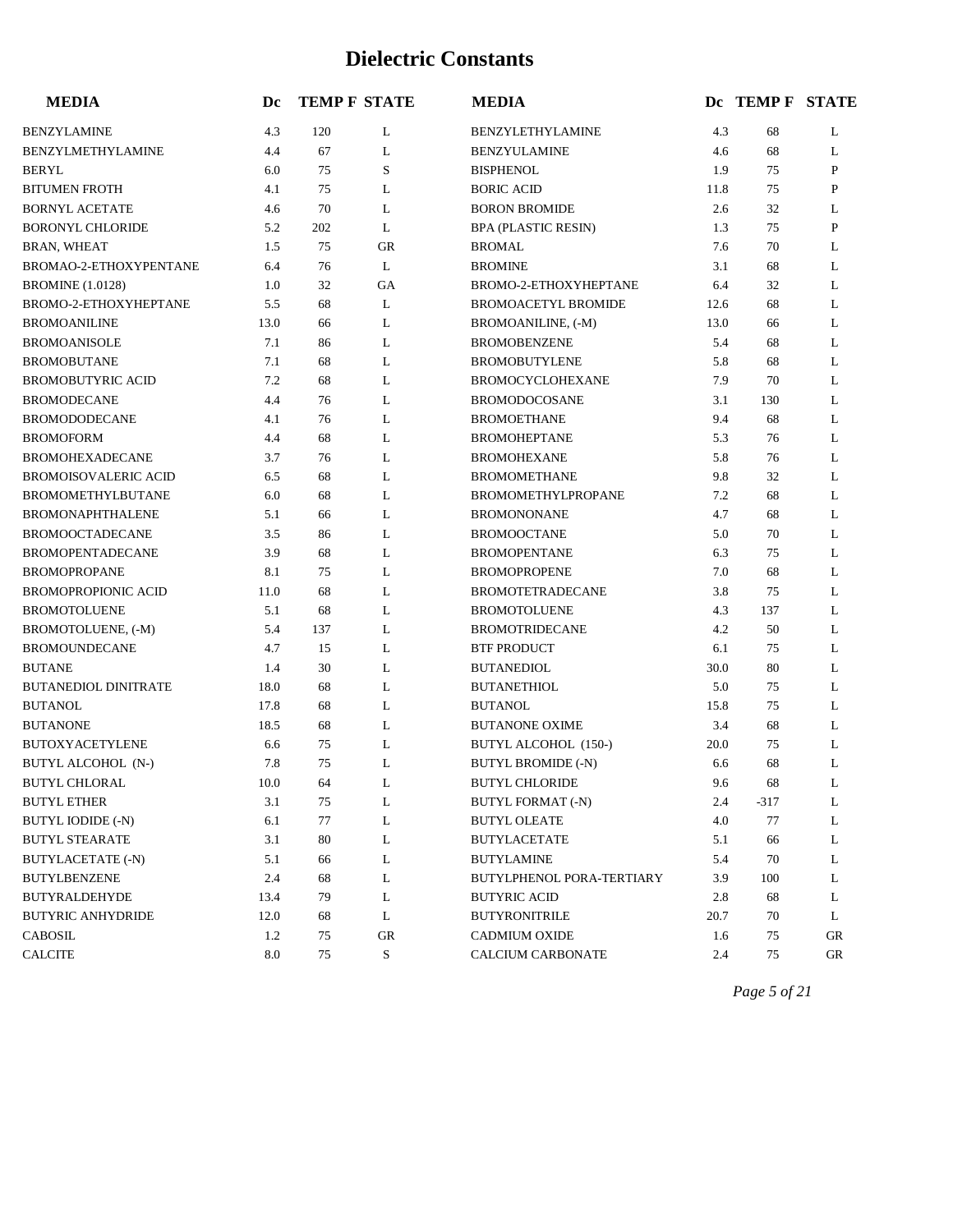| <b>MEDIA</b>                     | Dc   |       | <b>TEMP F STATE</b> | <b>MEDIA</b>                |      | DC TEMP F STATE |             |
|----------------------------------|------|-------|---------------------|-----------------------------|------|-----------------|-------------|
| <b>CALCIUM CARBONATE</b>         | 9.1  | 75    | S                   | <b>CALCIUM FLORIDE</b>      | 7.4  | 75              | S           |
| <b>CALCIUM SILICATE</b>          | 11.2 | 75    | S                   | <b>CALCIUM SULFATE</b>      | 2.3  | 75              | $\mathbf P$ |
| <b>CALCIUM SULFATE</b>           | 5.6  | 75    | S                   | <b>CALCIUM UNDECYLENATE</b> | 1.3  | 75              | GR          |
| <b>CAMPHANEDIONE</b>             | 16.0 | 398   | L                   | <b>CAMPHENE</b>             | 2.7  | 68              | L           |
| <b>CAMPHENE</b>                  | 2.3  | 104   | L                   | <b>CAMPHORIC IMIDE</b>      | 5.5  | 480             | L           |
| <b>CAMPHORPINACONE</b>           | 3.6  | 68    | L                   | CANDY (REESE'S PIECES)      | 2.1  | 75              | GR          |
| <b>CAPROIC ACID</b>              | 2.6  | 160   | L                   | CAPROLACTAM MONOMER         | 1.7  | 75              | P           |
| CAPROLACTUM                      | 13.1 | 180   | L                   | <b>CAPRYLIC ACID</b>        | 3.2  | 65              | L           |
| <b>CARBON BLACK</b>              | 2.5  | 75    | $\mathbf P$         | CARBON DIOXIDE (PRESSURIZED | 1.6  | 32              | L           |
| CARBON DIOXIDE 9PRESSURIZED)     | 1.6  | 68    | L                   | <b>CARBON DISULPHID</b>     | 3.0  | $-166$          | L           |
| <b>CARBON DISULPHID</b>          | 2.2  | 350   | L                   | <b>CARBON DISULPHIDE</b>    | 2.2  | 180             | L           |
| <b>CARBON DISUPHIDE</b>          | 2.6  | 68    | L                   | <b>CARBON TETRACHLORIDE</b> | 2.2  | 68              | L           |
| <b>CARVENONE</b>                 | 18.4 | 68    | L                   | CARVOL                      | 11.2 | 64              | L           |
| <b>CARVONE</b>                   | 11.0 | 71    | L                   | <b>CASEIN</b>               | 6.1  | 75              | L           |
| <b>CASSITERITE</b>               | 23.4 | 75    | S                   | <b>CEDRENE</b>              | 3.7  | 76              | L           |
| CELLULOSE (FROM WOOD)            | 3.9  | 75    | S                   | CELLULOSE ACETATE           | 3.6  | 75              | S           |
| CELLULOSE ACETATE (MOLDING)      | 3.2  | 75    | S                   | CELLULOSE ACETATE (SHEET)   | 4.0  | 75              | S           |
| <b>CELLULOSE CETATE BUTYRATE</b> | 3.2  | 75    | S                   | CELLULOSE NITRAE (PROXYLIN) | 6.4  | 75              | S           |
| <b>CEMENT-PLASTIC TYPE</b>       | 1.9  | 140   | P                   | <b>CEMENT-PORTLAND</b>      | 2.3  | 140             | P           |
| CEREAL (FLAKE)                   | 3.0  | 75    | GR                  | CEREAL (FRUIT LOOPS)        | 1.2  | 75              | <b>GR</b>   |
| <b>CETYL IODIDE</b>              | 3.3  | 68    | L                   | CHARCOAL (GROUND)           | 1.2  | 75              | <b>GR</b>   |
| CHARCOAL (LUMP)                  | 1.6  | 75    | $\mathbf P$         | <b>CHLOPAL</b>              | 5.5  | 59              | L           |
| <b>CHLORACETIC ACID</b>          | 12.3 | 140   | L                   | <b>CHLORAL</b>              | 5.5  | 59              | L           |
| <b>CHLORAL</b>                   | 4.9  | 68    | L                   | <b>CHLORAL</b>              | 4.2  | 140             | L           |
| CHLORINATED SANITIZER            | 4.8  | 75    | L                   | <b>CHLORINE</b>             | 2.1  | $-58$           | L           |
| <b>CHLORINE</b>                  | 2.0  | 32    | L                   | <b>CHLORINE</b>             | 1.9  | 58              | L           |
| <b>CHLORINE</b>                  | 1.5  | 142   | L                   | CHLORO-A, DIHYDROXYPRONE    | 31.0 | 68              | L           |
| CHLOROACETIC ACID                | 21.0 | 68    | L                   | <b>CHLOROACETONE</b>        | 29.8 | 68              | L           |
| CHLOROANALINE, (-M)              | 13.4 | 66    | L                   | <b>CHLOROBENZENE</b>        | 7.2  | $-50$           | L           |
| CHLOROBENZENE                    | 5.9  | 68    | L                   | <b>CHLOROBENZENE</b>        | 5.6  | 77              | L           |
| CHLOROBENZENE                    | 4.7  | 212   | L                   | <b>CHLOROBENZENE</b>        | 4.1  | 230             | L           |
| <b>CHLOROBUTANE</b>              | 9.1  | $-20$ | L                   | CHLOROBUTANE                | 7.4  | 68              | L           |
| CHLOROCYCLOHEXANE                | 7.6  | 76    | L                   | CHLORODODECANE              | 4.2  | 75              | L           |
| CHLORODODECANE                   | 3.9  | 100   | L                   | <b>CHLOROETHANE</b>         | 6.2  | 340             | L           |
| CHLOROFORM                       | 5.5  | 32    | L                   | CHLOROFORM                  | 4.8  | 68              | L           |
| <b>CHLOROFORM</b>                | 3.7  | 212   | L                   | CHLOROGANILINE              | 13.0 | 65              | L           |
| <b>CHLOROHEPTANE</b>             | 5.5  | 71    | L                   | <b>CHLOROHEXANONE OXIME</b> | 3.0  | 192             | L           |
| <b>CHLOROHYDRATE</b>             | 3.3  | 68    | S                   | CHLOROMETHANE               | 12.6 | -35             | L           |
| CHLOROMETHYLBUTANE               | 6.1  | 65    | L                   | CHLOROMETHYLPROPANE         | 6.5  | 45              | L           |
| CHLORONAPHTHALENE                | 5.0  | 76    | L                   | CHLORONITROBENZENE          | 8.0  | 230             | L           |
| CHLOROOCTANE                     | 5.1  | 76    | L                   | CHLORO-OCTANE               | 5.1  | 76              | L           |
| CHLOROPENTANE                    | 6.6  | 50    | L                   | CHLOROPHENAL                | 4.8  | 32              | L           |
| CHLOROPHENAL                     | 6.3  | 75    | L                   | <b>CHLOROPHENOL</b>         | 9.5  | 130             | L           |
| CHLOROPHENOL (-O)                | 8.2  | 66    | L                   | CHLOROPHETANE               | 5.4  | 75              | L           |

*Page 6 of 21*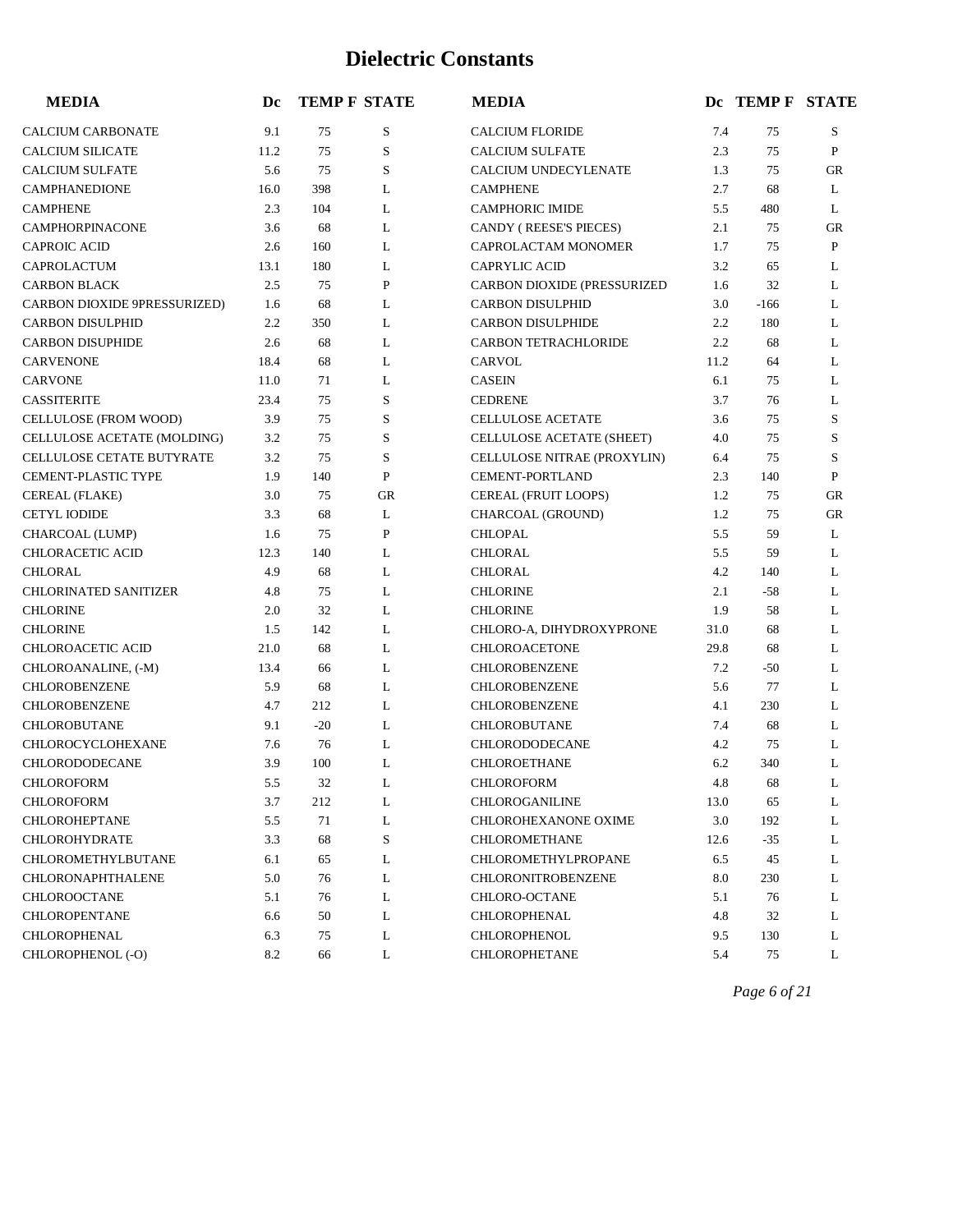| <b>MEDIA</b>                 | Dc   | <b>TEMP F STATE</b> |             | <b>MEDIA</b>                  |      | DC TEMP F STATE |             |
|------------------------------|------|---------------------|-------------|-------------------------------|------|-----------------|-------------|
| <b>CHLOROTOLUENE</b>         | 4.5  | 68                  | L           | CHLOROTOLUENE, (-M)           | 5.6  | 68              | L           |
| <b>CHLROINE</b>              | 1.5  | 287                 | L           | <b>CHOCOLATE</b>              | 2.3  | 75              | S           |
| CHOLESTRAL                   | 2.9  | 80                  | L           | <b>CHORINE</b>                | 1.7  | 170             | L           |
| <b>CHROMYL CHLORIDE</b>      | 2.6  | 68                  | L           | <b>CINNAMALDEHYDE</b>         | 16.9 | 75              | L           |
| <b>CIS-3-HEXANE</b>          | 2.1  | 76                  | L           | <b>CITRACONIC ANHYDRIDE</b>   | 40.3 | 68              | L           |
| <b>CLAY</b>                  | 2.5  | 25                  | <b>GR</b>   | <b>CLAY</b>                   | 7.4  | 25              | S           |
| CLINKER, CEMENT TO 1" DIA    | 2.7  | 75                  | $\mathbf S$ | CLINKER, CEMENT, PEA          | 3.8  | 75              | ${\rm GR}$  |
| COAL BITUMINOUS 0% H2O       | 4.1  | 400                 | ${\bf P}$   | COAL BITUMINOUS 0% H2O        | 3.2  | 700             | P           |
| COAL BITUMINOUS-0% H2O       | 7.5  | 77                  | ${\bf P}$   | <b>COCAINE</b>                | 3.1  | 75              | $\mathbf S$ |
| <b>COCOA</b>                 | 1.8  | 75                  | <b>GR</b>   | <b>COCOA BEANS</b>            | 2.4  | 75              | S           |
| <b>COFFEE "HIGH POINT"</b>   | 1.5  | 75                  | <b>GR</b>   | <b>COFFEE BEANS (ROASTED)</b> | 4.4  | 75              | $\mathbf S$ |
| COFFEE SOLVENT FOR CAFFINE   | 6.0  | 75                  | L           | COKE (FROM COAL)              | 1.6  | 75              | P           |
| COPPER CATALYST              | 6.0  | 75                  | P           | <b>COPPER OLEATE</b>          | 2.8  | 68              | L           |
| COPRA (DRY, FROM COCONUTS)   | 7.4  | 75                  | $\mathbf S$ | <b>CORDERITE</b>              | 4.5  | 75              | S           |
| <b>CORDERITE</b>             | 2.5  | 75                  | $\mathbf P$ | CORN (GROUND)                 | 2.5  | 75              | <b>GR</b>   |
| <b>CORN COBS</b>             | 1.8  | 75                  | <b>GR</b>   | CORN COBS 2% H2O (CRUSHED)    | 2.0  | 75              | <b>GR</b>   |
| <b>CORN STARCH</b>           | 3.6  | 75                  | <b>GR</b>   | CORN, DRY STORAGE             | 4.6  | 75              | ${\rm GR}$  |
| <b>CREOSOL</b>               | 10.6 | 62                  | L           | <b>CRESOL</b>                 | 5.0  | 75              | L           |
| CRESOL, (-M)                 | 5.0  | 75                  | L           | <b>CROTONIC NITRICE</b>       | 28.0 | 68              | L           |
| <b>CROTONONITRILE</b>        | 28.0 | 68                  | L           | <b>CUMALDEHYDE</b>            | 11.0 | 59              | L           |
| <b>CUMENE</b>                | 2.4  | 68                  | L           | <b>CUMICALDEHYDE</b>          | 10.7 | 58              | L           |
| <b>CUPRIC OLEATE</b>         | 2.8  | 75                  | S           | <b>CUPRIC OXIDE</b>           | 18.1 | 60              | S           |
| <b>CUPRIC SULFATE (5H2O)</b> | 7.8  | 75                  | S           | CUPRIC SULFATE (ANHYD/5H2)    | 10.3 | 75              | S           |
| <b>CYANOACETIC ACID</b>      | 33.0 | 40                  | L           | <b>CYANOETHYL ACETATE</b>     | 19.3 | 68              | L           |
| <b>CYANOGEN</b>              | 2.6  | 73                  | L           | <b>CYCLOHEXADIENE</b>         | 2.6  | $-128$          | L           |
| <b>CYCLOHEXADIONE</b>        | 4.4  | 170                 | L           | <b>CYCLOHEXANE</b>            | 2.0  | 68              | L           |
| CYCLOHEXANECARBOXYLIC ACID   | 2.6  | 88                  | L           | CYCLOHEXANEMETHANOL           | 9.7  | 140             | L           |
| CYCLOHEXANEMETHANOL          | 8.0  | 180                 | L           | <b>CYCLOHEXANOL</b>           | 15.0 | 77              | L           |
| <b>CYCLOHEXANOL</b>          | 7.2  | 212                 | L           | <b>CYCLOHEXANOL</b>           | 4.8  | 300             | L           |
| <b>CYCLOHEXANONE</b>         | 19.0 | $-40$               | L           | <b>CYCLOHEXANONE</b>          | 18.2 | 68              | L           |
| <b>CYCLOHEXANONE OXIME</b>   | 3.0  | 192                 | L           | <b>CYCLOHEXENE</b>            | 2.6  | $-187$          | L           |
| <b>CYCLOHEXENE</b>           | 2.2  | 75                  | L           | CYCLOHEXLTRIFLUOROMETHANE     | 11.0 | $-120$          | L           |
| CYCLOHEXYLAMINE              | 5.3  | $-5$                | L           | <b>CYCLOHEXYLPHENOL</b>       | 4.0  | 130             | L           |
| <b>CYCLOHEXYLPHENOL</b>      | 4.4  | 260                 | L           | <b>CYCLOPENTANE</b>           | 2.0  | 68              | L           |
| CYCLOPENTANOL                | 25.0 | $-40$               | L           | CYCLOPENTANOL                 | 18.0 | 68              | L           |
| CYCLOPENTANONE               | 16.0 | -90                 | L           | <b>CYMENE</b>                 | 2.3  | 62              | L           |
| DECAHYDRONAPHTHALENE         | 2.2  | 68                  | L           | DECAMETHYLCYCLOPENTASILOX     | 2.5  | 68              | L           |
| DECAMETHYLTETRASILOXANE      | 2.4  | 68                  | L           | <b>DECANE</b>                 | 2.1  | 32              | L           |
| <b>DECANE</b>                | 2.0  | 68                  | L           | <b>DECANE</b>                 | 1.8  | 340             | L           |
| DECANOL                      | 8.1  | 68                  | L           | <b>DECYLENE</b> (             | 2.7  | 62              | L           |
| <b>DECYNE</b>                | 2.2  | 68                  | L           | DEUTERIUM (HEAVY HYDROGEN)    | 1.3  | -454            | S           |
| DEUTERIUM OXIDE (HEAVY H20)  | 78.3 | 76                  | L           | <b>DEVRINOL</b>               | 13.8 | 200             | L           |
| <b>DIACETOXYBUTANE</b>       | 6.6  | 76                  | L           | DIACETOXYBUTANE               | 5.1  | 120             | L           |
| DIACETOXYPENTANE             | 5.2  | 75                  | L           | DIALLYL SULFIDE               | 4.9  | 68              | L           |

*Page 7 of 21*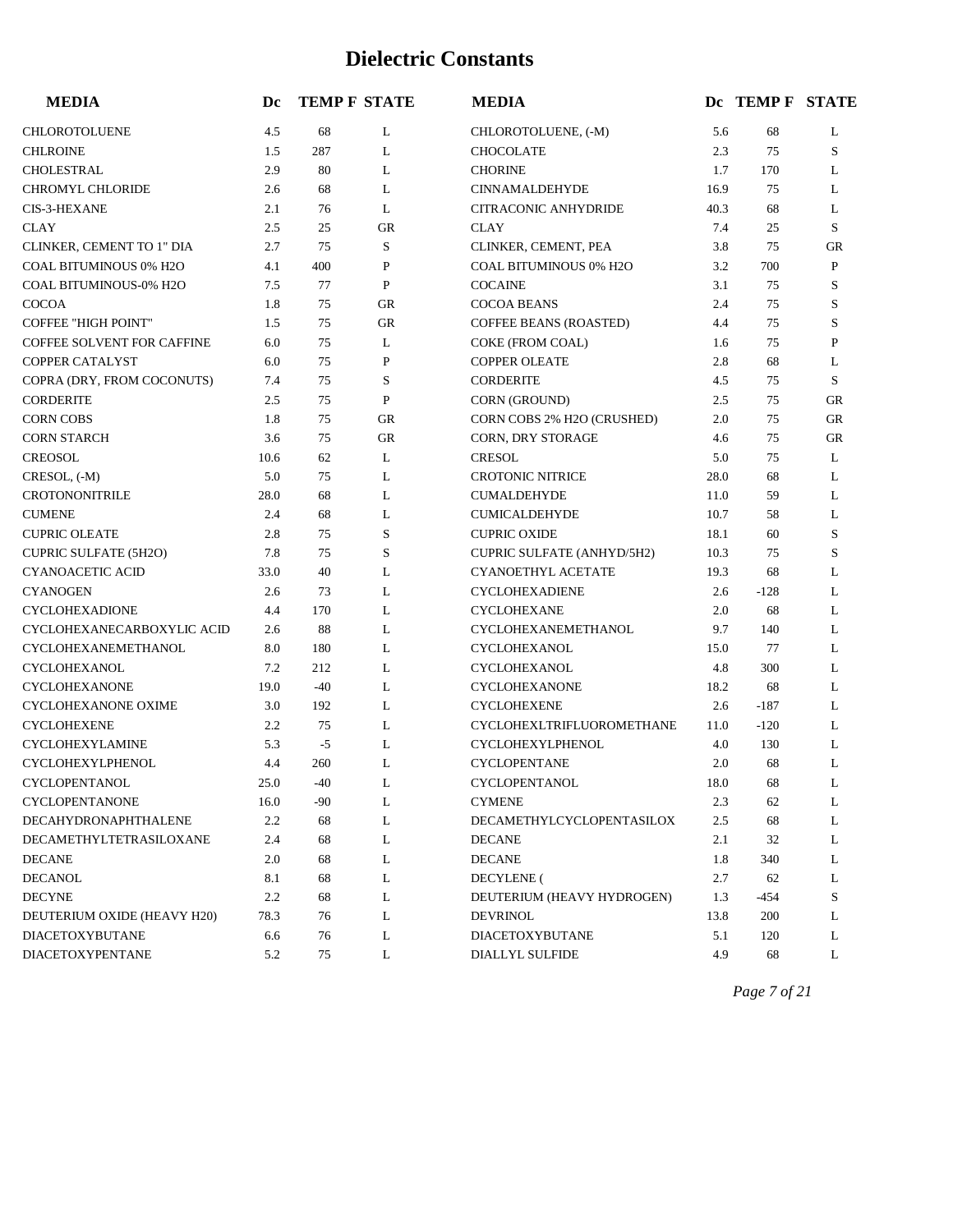| <b>MEDIA</b>             | Dc   |      | <b>TEMP F STATE</b> | <b>MEDIA</b>             |      | DC TEMP F STATE |    |
|--------------------------|------|------|---------------------|--------------------------|------|-----------------|----|
| <b>DIAMOND</b>           | 5.5  | 77   | ${\bf S}$           | DIATOMACEOUS EARTH,      | 4.0  | 77              | GR |
| <b>DIATOMACEOUS</b>      | 2.7  | 77   | GR                  | <b>DIATOMITE</b>         | 12.9 | 77              | GR |
| DIBENZOFURAN             | 3.0  | 212  | L                   | DIBENZYL SEBACATE        | 4.6  | 68              | L  |
| DIBENZYLAMINE            | 3.6  | 68   | L                   | <b>DIBROMOBENZENE</b>    | 8.8  | 68              | L  |
| <b>DIBROMOBENZENE</b>    | 4.5  | 190  | L                   | <b>DIBROMOBUTANE</b>     | 5.8  | 68              | L  |
| <b>DIBROMOETHANE</b>     | 4.8  | 75   | L                   | <b>DIBROMOETHANE</b>     | 4.1  | 265             | L  |
| DIBROMOETHYLENE          | 2.9  | 32   | L                   | <b>DIBROMOETHYLENE</b>   | 2.8  | 75              | L  |
| DIBROMOHEPTANE           | 5.1  | 76   | L                   | DIBROMOHEPTANE           | 3.8  | 150             | L  |
| <b>DIBROMOHEXANE</b>     | 4.7  | 76   | L                   | <b>DIBROMOMETHANE</b>    | 7.8  | 50              | L  |
| <b>DIBROMOPENTANE</b>    | 4.3  | 68   | L                   | <b>DIBROMOPENTANE</b>    | 4.4  | 75              | L  |
| DIBROMOPROPANE           | 4.3  | 68   | L                   | DIBROMOPROPL ALCOHOL     | 9.1  | 70              | L  |
| DIBUTYL PHTHALATE        | 6.4  | 86   | L                   | <b>DIBUTYL SEBACATE</b>  | 4.5  | 86              | L  |
| <b>DIBUTYL TARTRATE</b>  | 9.4  | 109  | L                   | <b>DICAPHOR</b>          | 3.7  | 75              | L  |
| <b>DICHLGRANILINE</b>    | 18.2 | 200  | L                   | DICHLORACETIC ACID       | 8.2  | 72              | L  |
| DICHLORACETIC ACID       | 7.8  | 140  | L                   | <b>DICHLORACETONE</b>    | 14.0 | 68              | L  |
| DICHLORACTIC ACID        | 10.7 | 68   | L                   | <b>DICHLORETHANE</b>     | 5.6  | 75              | L  |
| DICHLOROBENZENE          | 2.9  | 75   | L                   | DICHLOROBENZENE          | 2.4  | 127             | L  |
| DICHLOROBENZENE, (-M)    | 5.0  | 77   | L                   | DICHLOROBUTANE           | 8.9  | 75              | L  |
| DICHLOROETHANE           | 16.7 | 68   | L                   | DICHLOROETHANE (1,2)     | 10.3 | 77              | L  |
| DICHLOROETHYLENE         | 4.6  | 62   | L                   | DICHLOROETHYLENE         | 2.1  | 75              | L  |
| <b>DICHLOROMETHANE</b>   | 9.1  | 68   | L                   | DICHLOROMETHYLPROPANE    | 14.0 | $-148$          | L  |
| DICHLOROMETHYLPROPANE    | 8.7  | $-4$ | L                   | DICHLOROMETHYLPROPANE    | 7.2  | 68              | L  |
| DI-CHLOROPHENAL          | 4.8  | 75   | L                   | DICHLOROPROPANE          | 8.9  | 75              | L  |
| DICHLOROPROPANOLNITRATE  | 13.0 | 68   | L                   | DICHLOROPROPANONE        | 14.0 | 68              | L  |
| DICHLOROSTYRENE          | 2.6  | 76   | L                   | DICHLOROTOLUENE          | 6.9  | 68              | L  |
| DICYCLOHEXYL ADIPATE     | 4.8  | 95   | L                   | DICYCLOPENTADIENE        | 2.4  | 100             | L  |
| DIEBENZYLAMINE           | 3.6  | 68   | L                   | DIETHOXYETHANE           | 3.8  | 76              | L  |
| DIETHYL 1-MALATE         | 9.5  | 68   | L                   | DIETHYL AZELATE          | 5.1  | 86              | L  |
| DIETHYL BENZALMALONATE   | 8.0  | 32   | L                   | DIETHYL BENZALMALONATE   | 7.6  | 68              | L  |
| DIETHYL BENZALMALONATE   | 5.9  | 160  | L                   | DIETHYL CARBONATE        | 2.8  | 68              | L  |
| DIETHYL DETONE           | 17.3 | 58   | L                   | <b>DIETHYL DISULFIDE</b> | 15.9 | 66              | L  |
| DIETHYL DL-MALATE        | 10.2 | 64   | L                   | DIETHYL GLUTARATE        | 6.7  | 86              | L  |
| DIETHYL KETONE           | 17.3 | 58   | L                   | DIETHYL MALONATE         | 7.9  | 70              | L  |
| <b>DIETHYL MERCURY</b>   | 2.3  | 72   | L                   | <b>DIETHYL OXALATE</b>   | 8.2  | 70              | L  |
| DIETHYL OXALOACETATE     | 6.1  | 66   | L                   | DIETHYL RACEMATE         | 4.5  | 68              | L  |
| DIETHYL SEBACATE         | 5.0  | 86   | L                   | DIETHYL SUCCINATE        | 6.6  | 86              | L  |
| DIETHYL SUCCINOSUCCINATE | 2.5  | 66   | L                   | DIETHYL SULFIDE          | 7.2  | 68              | L  |
| <b>DIETHYL SULFITE</b>   | 15.9 | 68   | L                   | DIETHYL TARTRATE         | 4.5  | 68              | L  |
| DIETHYL ZINC             | 2.5  | 68   | L                   | <b>DIETHYLAMINE</b>      | 3.7  | 68              | L  |
| <b>DIETHYLAMINE</b>      | 3.6  | 70   | L                   | DIETHYLANILINE           | 5.5  | 66              | L  |
| DIHYDROCARVONE           | 8.5  | 66   | L                   | <b>DIIMYLAMINE</b>       | 2.5  | 64              | L  |
| <b>DIIOAMYLENE</b>       | 2.4  | 62   | L                   | <b>DIIODOBENZENE</b>     | 4.2  | 68              | L  |
| DIIODOBENZENE            | 2.8  | 250  | L                   | <b>DIIODOETHYLENE</b>    | 3.1  | 180             | L  |
| DIIODOMETHANE            | 5.3  | 76   | L                   | <b>DIISOAMYL</b>         | 2.0  | 62              | L  |

*Page 8 of 21*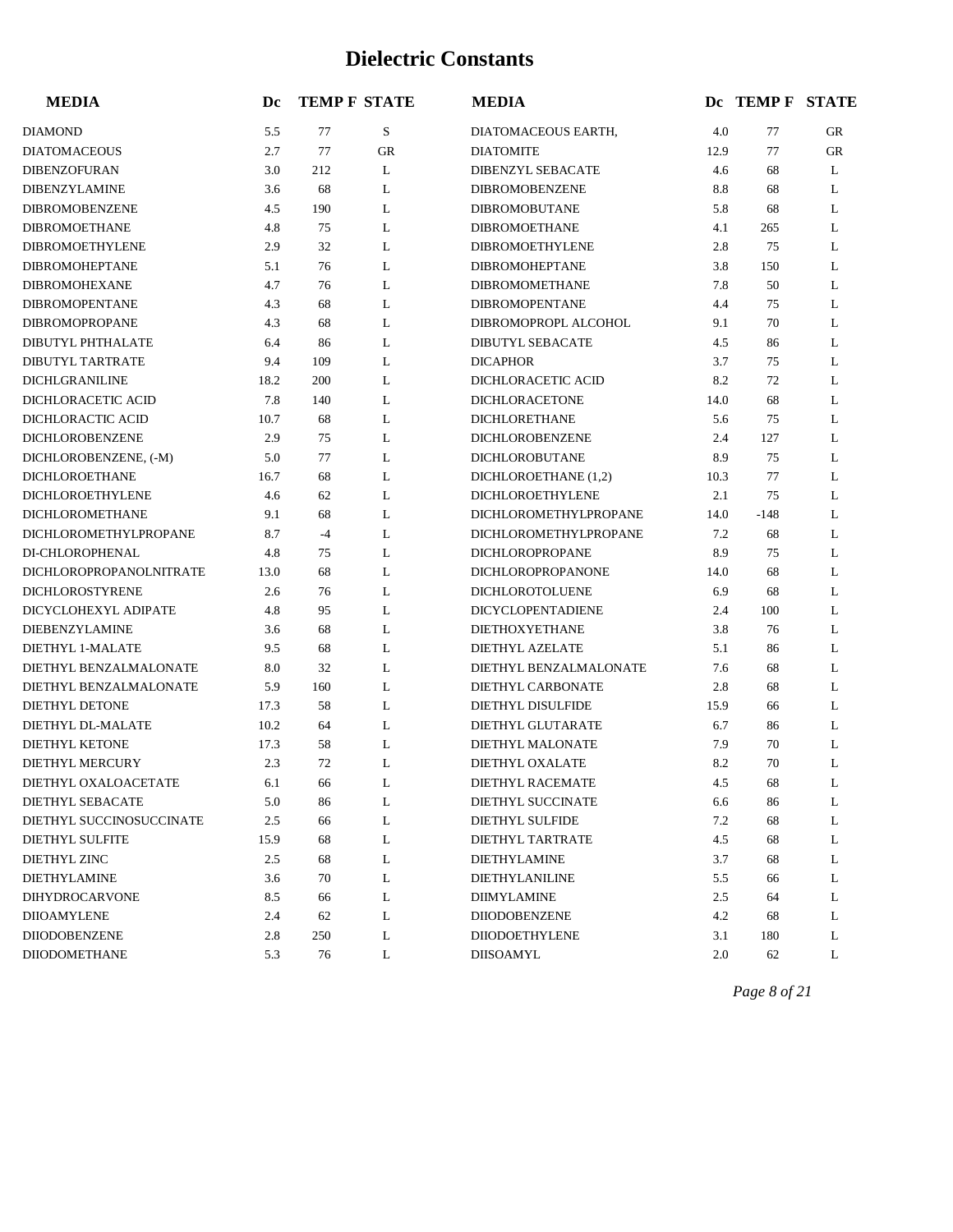| <b>MEDIA</b>                 | Dc   | <b>TEMP F STATE</b> |           | <b>MEDIA</b>                   |      | DC TEMP F STATE |    |
|------------------------------|------|---------------------|-----------|--------------------------------|------|-----------------|----|
| DIISOAMYLAMINE               | 2.5  | 60                  | L         | DIISOBUTYLAMINE                | 2.7  | 71              | L  |
| <b>DIMETHOXYBENZENE</b>      | 4.5  | 73                  | L         | <b>DIMETHOXYETHANE</b>         | 3.5  | 68              | L  |
| <b>DIMETHOXYMETHANE</b>      | 2.7  | 68                  | L         | DIMETHYL ETHYL CARBINOL        | 11.7 | 68              | L  |
| <b>DIMETHYL HEPTENE</b>      | 2.6  | 68                  | L         | <b>DIMETHYL HEXENE</b>         | 2.4  | 68              | L  |
| DIMETHYL MALONATE            | 10.4 | 68                  | L         | <b>DIMETHYL OXALATE</b>        | 3.0  | 68              | L  |
| <b>DIMETHYL PHTHALATE</b>    | 8.5  | 73                  | L         | <b>DIMETHYL SUCCINATE</b>      | 5.1  | 68              | L  |
| <b>DIMETHYL SULFATE</b>      | 55.0 | 68                  | L         | <b>DIMETHYL SULFIDE</b>        | 6.3  | 68              | L  |
| DIMETHYL-1-HYDROXYBENZENE    | 4.8  | 62                  | L         | DIMETHYL-2-BUTANONE            | 13.1 | 293             | L  |
| DIMETHYL-2-HEXANE            | 2.4  | 68                  | L         | <b>DIMETHYLAMINE</b>           | 6.3  | 32              | L  |
| <b>DIMETHYLAMINE</b>         | 5.3  | 75                  | L         | <b>DIMETHYLANILINE</b>         | 4.9  | 68              | L  |
| <b>DIMETHYLANILINE</b>       | 4.4  | 160                 | L         | <b>DIMETHYLBROMOETHYLENE</b>   | 6.7  | 68              | L  |
| <b>DIMETHYLBUTADIENE</b>     | 2.1  | 75                  | L         | <b>DIMETHYLEYCLOHEXYLOMINE</b> | 4.4  | 180             | L  |
| <b>DIMETHYLGUINOXALINE</b>   | 2.3  | 76                  | L         | <b>DIMETHYLHEPTANE</b>         | 1.9  | 68              | L  |
| <b>DIMETHYLOCTANE</b>        | 2.0  | 68                  | L         | <b>DIMETHYLPENTANE</b>         | 1.9  | 68              | L  |
| DIMETHYLPYRAZINE             | 2.4  | 68                  | L         | DIMETHYLQUINOXALINE            | 2.3  | 76              | L  |
| <b>DIMETHYLTOLUIDINE</b>     | 3.3  | 68                  | L         | DINITRO BENZENE, (-M)          | 2.8  | 68              | L  |
| <b>DINITROGEN OXIDE</b>      | 2.0  | $-130$              | L         | <b>DINITROGEN OXIDE</b>        | 1.6  | 32              | L  |
| <b>DINITROGEN TETROXIDE</b>  | 2.5  | 58                  | L         | DIOCTYL PHTHALATE              | 5.1  | 76              | L  |
| DIOCTYL SEBACATE             | 4.0  | 78                  | L         | <b>DIOXANE</b>                 | 2.2  | 75              | L  |
| <b>DIPALMITIN</b>            | 3.5  | 161                 | L         | <b>DIPENTENE</b>               | 2.3  | 68              | L  |
| <b>DIPHEMYLETHANE</b>        | 2.4  | 230                 | L         | <b>DIPHENYL</b>                | 2.5  | 166             | L  |
| <b>DIPHENYL ETHER</b>        | 3.9  | 82                  | L         | <b>DIPHENYLAMINE</b>           | 3.3  | 125             | L  |
| <b>DIPHENYLETHANE</b>        | 2.7  | 75                  | S         | DIPHENYLETHANE                 | 2.4  | 230             | L  |
| DIPHENYTMETHANE              | 2.6  | 62                  | L         | <b>DIPROPYL KETONE</b>         | 12.6 | 62              | L  |
| <b>DIPROPYLAMINE</b>         | 2.9  | 70                  | L         | <b>DISTEARIN</b>               | 3.3  | 172             | L  |
| <b>DMT PRODUCT</b>           | 1.6  | 75                  | L         | <b>DOCOSANE</b>                | 2.0  | 122             | L  |
| <b>DOCOSANOL</b>             | 3.0  | 160                 | L         | DODECAMETHYLCYCLOHEXISLOX      | 2.6  | 68              | L  |
| DODECAMETHYLPENTASILOXANE    | 2.5  | 68                  | L         | <b>DODECANE</b>                | 2.0  | 14              | L  |
| <b>DODECANE</b>              | 2.0  | 68                  | L         | <b>DODECANE</b>                | 1.8  | 410             | L  |
| <b>DODECANOL</b>             | 6.5  | 76                  | L         | <b>DODECYNE</b>                | 2.2  | 76              | L  |
| <b>DOLOMITE</b>              | 6.8  | 75                  | S         | <b>DOWTHERM FLUID</b>          | 3.4  | 70              | L  |
| DUST, FLUE (METALS MILL)     | 2.0  | 75                  | GR        | DUST, FUME (SMELTER)           | 1.8  | 75              | GR |
| DUST, FURNAACE (HEAT TREAT)  | 2.1  | 75                  | <b>GR</b> | <b>EPICHLORIHYDRIN</b>         | 22.7 | 68              | L  |
| EPON 100Z (RESIN) (CRYSTALS) | 2.1  | 75                  | GR        | <b>EPON RESIN</b>              | 13.3 | 75              | L  |
| EPOXY (CAST)                 | 2.0  | 75                  | S         | <b>EPOXY RESIN</b>             | 6.2  | 75              | L  |
| <b>ERYTHRITOL</b>            | 22.0 | 250                 | L         | <b>ETHANEDIAMINE</b>           | 14.2 | 68              | L  |
| <b>ETHANETHIOL</b>           | 6.9  | 58                  | L         | ETHANETHIOLIC ACID             | 13.0 | 68              | L  |
| <b>ETHANOL</b>               | 41.0 | $-76$               | L         | ETHANOL                        | 24.3 | 77              | L  |
| <b>ETHLENE CYANIDE</b>       | 58.3 | 136                 | L         | <b>ETHLTOLUENE</b>             | 2.2  | 76              | L  |
| <b>ETHOXYACETYLENE</b>       | 8.1  | 75                  | L         | <b>ETHOXYBENZENE</b>           | 4.2  | 68              | L  |
| ETHOXYETHYL ACETATE          | 7.6  | 86                  | L         | ETHOXYMETHYLBUTANE             | 4.0  | 68              | L  |
| <b>ETHOXYNAPHTHALENE</b>     | 3.3  | 66                  | L         | <b>ETHOXYPENTANE</b>           | 3.6  | 73              | L  |
| <b>ETHOXYTOLUENE</b>         | 3.9  | 68                  | L         | ETHTL CELLULOSE                | 2.8  | 75              | S  |
| ETHYL 1-BROMBUTYRATE         | 8.0  | 68                  | L         | ETHYL 2-IODOPROPIONATE         | 8.8  | 68              | L  |

*Page 9 of 21*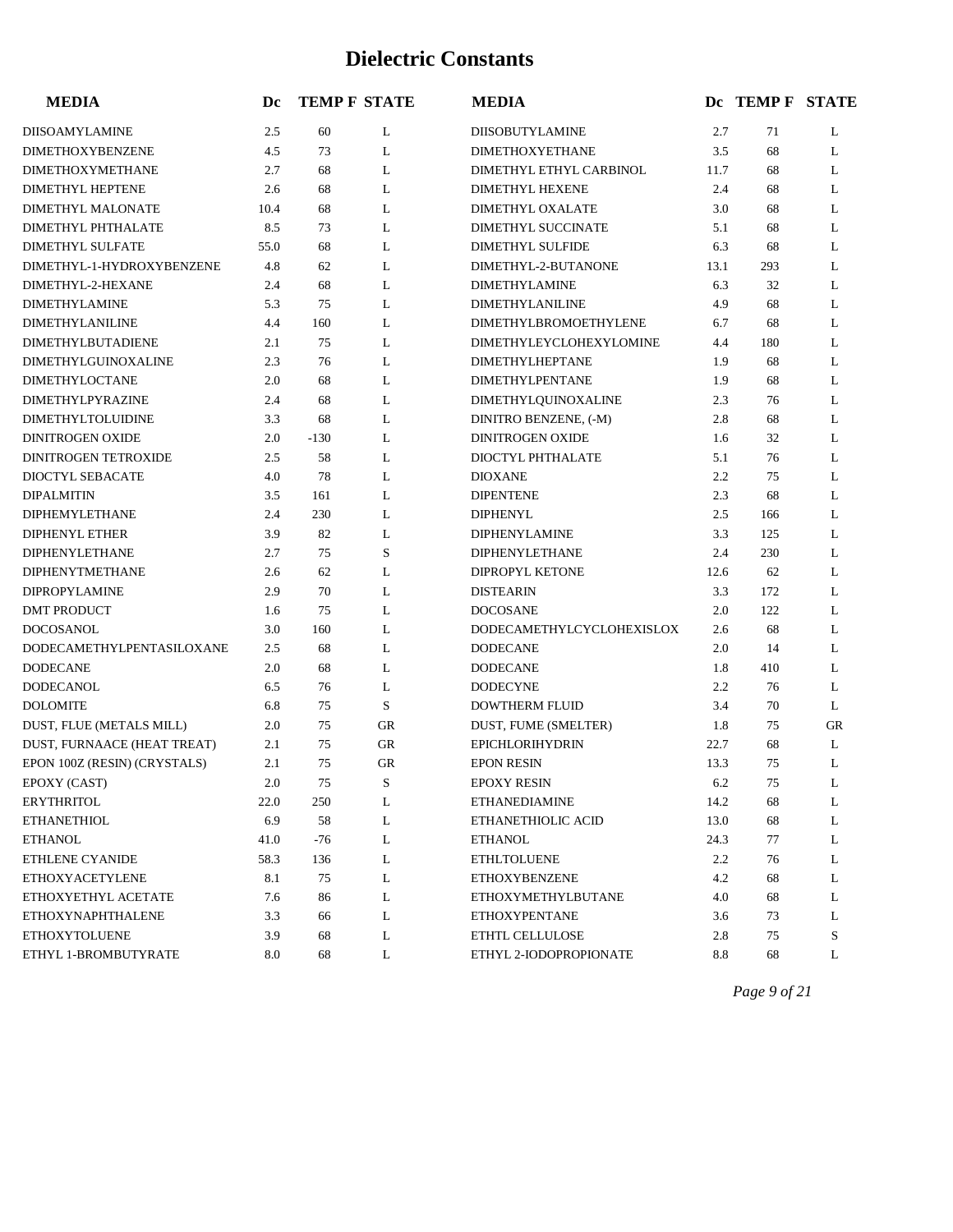| <b>MEDIA</b>              | Dc   |        | <b>TEMP F STATE</b> | <b>MEDIA</b>              |      | DC TEMP F STATE |   |
|---------------------------|------|--------|---------------------|---------------------------|------|-----------------|---|
| ETHYL ACETATE             | 6.4  | 68     | L                   | ETHYL ACETATE             | 6.0  | 75              | L |
| ETHYL ACETATE             | 5.3  | 170    | L                   | ETHYL ACETOACETATE        | 15.9 | 71              | L |
| ETHYL ACETONEOXALATE      | 16.1 | 66     | L                   | ETHYL ACETOPHENONEOXALATE | 3.3  | 66              | L |
| <b>ETHYL ACRYLATE</b>     | 11.7 | 125    | L                   | ETHYL ALCOHOL             | 41.0 | $-76$           | L |
| ETHYL ALCOHOL             | 24.3 | 77     | L                   | ETHYL AMYL ETHER          | 4.0  | 68              | L |
| ETHYL BENZENE             | 2.5  | 68     | L                   | ETHYL BENZOATE            | 6.0  | 68              | L |
| ETHYL BENZOYLACETATE      | 12.8 | 68     | L                   | ETHYL BENZOYLACETOACETATE | 8.6  | 70              | L |
| ETHYL BENZYL ETHER        | 8.6  | 68     | L                   | ETHYL BROMIDE             | 4.9  | 64              | L |
| ETHYL BROMOISOBUTYRATE    | 7.9  | 68     | L                   | ETHYL BROMOPROPIONATE     | 10.0 | 34              | L |
| ETHYL BROMOPROPIONATE     | 9.4  | 68     | L                   | ETHYL BUTYRATE            | 5.1  | 68              | L |
| ETHYL CARBONATE           | 3.1  | 68     | L                   | ETHYL CHLORACETATE        | 11.6 | 68              | L |
| ETHYL CHLOROCROTONATE     | 4.7  | 65     | L                   | ETHYL CHLOROFORMATE       | 11.3 | 68              | L |
| ETHYL CHLOROPROPIONATE    | 10.1 | 68     | L                   | ETHYL CINNAMATE           | 5.3  | 66              | L |
| ETHYL CROTONATE           | 5.4  | 68     | L                   | ETHYL CYANOACETATE        | 27.0 | 68              | L |
| ETHYL CYCLOBUTANE         | 2.0  | 68     | L                   | ETHYL DICHOROACETATE      | 11.0 | 34              | L |
| ETHYL DICHOROACETATE      | 10.0 | 70     | L                   | ETHYL DODECANOATE         | 3.4  | 68              | L |
| <b>ETHYL ETHER</b>        | 8.1  | $-148$ | L                   | <b>ETHYL ETHER</b>        | 5.7  | $-40$           | L |
| <b>ETHYL ETHER</b>        | 4.3  | 68     | L                   | ETHYL ETHOXYBENZOATE      | 7.1  | 70              | L |
| <b>ETHYL FORMATE</b>      | 8.4  | 66     | L                   | ETHYL FORMYLPHENLACETATE  | 3.0  | 68              | L |
| ETHYL FUMARATE            | 6.5  | 73     | L                   | ETHYL HEPTENE             | 2.4  | 75              | L |
| ETHYL HEXANOL             | 7.2  | 75     | L                   | ETHYL HYDROXYMETHYLENEACE | 7.8  | 70              | L |
| ETHYL HYDROXYMETHYLENEMAL | 6.6  | 72     | L                   | ETHYL HYDROXYMETHYLENEPHE | 5.0  | 68              | L |
| ETHYL IODIDE              | 7.4  | 68     | L                   | ETHYL ISOTHIOCYANATE      | 19.7 | 68              | L |
| ETHYL LEVULINATE          | 12.1 | 70     | L                   | ETHYL MALEATE             | 8.5  | 73              | L |
| ETHYL MERCAPTAN           | 8.0  | 68     | L                   | <b>ETHYL NITRATE</b>      | 19.7 | 68              | L |
| ETHYL OLEATE              | 3.2  | 82     | L                   | ETHYL OLEATE              | 2.6  | 300             | L |
| ETHYL PALMITATE           | 3.2  | 68     | L                   | ETHYL PHENYLACETATE       | 5.4  | 70              | L |
| ETHYL PROPIONATE          | 5.7  | 68     | L                   | ETHYL SALICYLATE          | 8.6  | 70              | L |
| ETHYL SILICATE            | 4.1  | 68     | L                   | ETHYL STEARATE            | 3.0  | 104             | L |
| ETHYL STEARATE            | 2.7  | 212    | L                   | ETHYL STEARATE            | 2.5  | 335             | L |
| ETHYL SULFATE             | 29.0 | 68     | L                   | <b>ETHYL SULFIDE</b>      | 5.7  | 75              | L |
| ETHYL SULFIDE             | 5.2  | 120    | L                   | ETHYL SULFITE             | 17.0 | 32              | L |
| ETHYL SULFITE             | 15.0 | 68     | L                   | ETHYL SULFITE             | 13.0 | 120             | L |
| ETHYL THIOCYANATE         | 34.0 | 38     | L                   | ETHYL THIOCYANATE         | 29.0 | 68              | L |
| ETHYL TRICHLOROACETATE    | 7.8  | 68     | L                   | ETHYL UNDECANOATE         | 3.6  | 68              | L |
| ETHYL VALERATE            | 4.7  | 68     | L                   | <b>ETHYLAMINE</b>         | 6.3  | 70              | L |
| <b>ETHYLANILINE</b>       | 5.9  | 68     | L                   | <b>ETHYLBENZENE</b>       | 3.0  | 76              | L |
| <b>ETHYLCYCLOPROPANE</b>  | 1.9  | 75     | L                   | ETHYLENE CHLORIDE         | 10.5 | 68              | L |
| ETHYLENE CHLOROHYDRIN     | 25.0 | 75     | L                   | ETHYLENE CYANIDE          | 58.3 | 136             | L |
| ETHYLENE DIAMINE          | 16.0 | 64     | L                   | ETHYLENE DICHLORIDE       | 11.0 | 75              | L |
| ETHYLENE GLYCOL           | 37.0 | 68     | L                   | ETHYLENE NITRATE          | 28.0 | 68              | L |
| ETHYLENE OXIDE            | 14.0 | 25     | L                   | ETHYLENE OXIDE            | 13.9 | 30              | L |
| <b>ETHYLPENTANE</b>       | 1.9  | 68     | L                   | ETHYNYLBENZENE            | 3.0  | 76              | L |
| <b>ETIBINE</b>            | 2.5  | -58    | L                   | <b>EUGENOL</b>            | 6.1  | 64              | L |

*Page 10 of 21*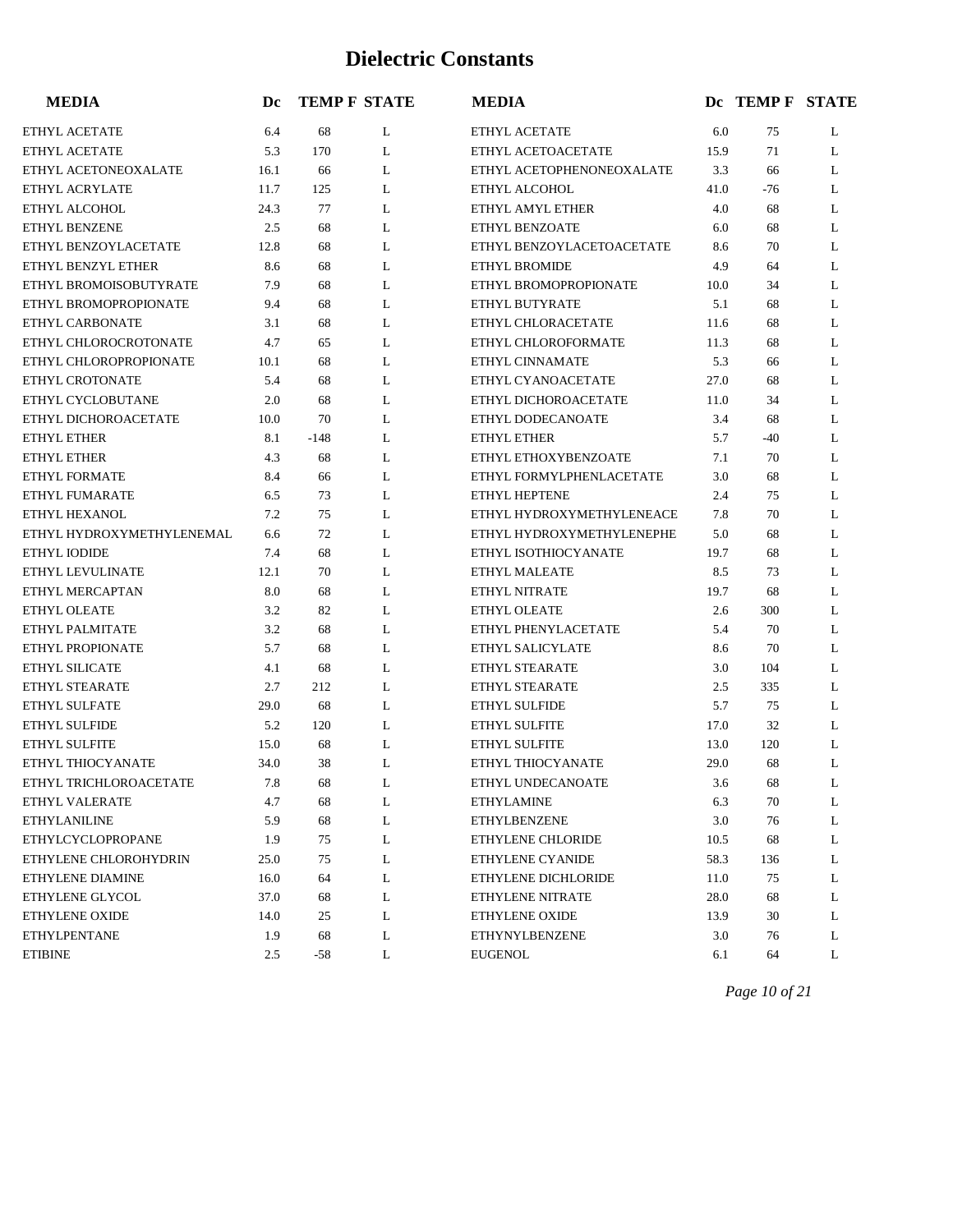| <b>MEDIA</b>                     | Dc   |        | <b>TEMP F STATE</b> | <b>MEDIA</b>                     |         | Dc TEMP F STATE |           |
|----------------------------------|------|--------|---------------------|----------------------------------|---------|-----------------|-----------|
| FATS, ANIMAL                     | 2.0  | 75     | L                   | <b>FENCHONE</b>                  | 12.0    | 68              | L         |
| FERMANIUM TETRACHLORIDE          | 2.4  | 76     | L                   | <b>FERRIC OLEATE</b>             | 2.6     | 68              | L         |
| <b>FERRIC OXIDE</b>              | 13.1 | 75     | L                   | <b>FERROUS OXIDE</b>             | 14.2    | 60              | S         |
| <b>FERROUS SULFATE</b>           | 14.2 | 58     | L                   | FLEXOL A(PRODUCT)                | 3.5     | 75              | L         |
| FLOROSIL (RESIDUE)               | 25.5 | 75     | GR                  | FLOUR, BARLEY                    | 3.0     | 75              | P         |
| FLOUR, WHEAT (2% H2O)            | 4.0  | 75     | ${\bf P}$           | FLOUR, WHEAT (DRY)               | 3.0     | 75              | ${\bf P}$ |
| <b>FLOURINE (LIQUIFIED)</b>      | 1.5  | $-322$ | L                   | FLUORO METHYLBUTANE              | 5.9     | 68              | L         |
| FLUOROBENZENE                    | 5.4  | 75     | L                   | <b>FLUOROBENZENE</b>             | 4.8     | 140             | L         |
| <b>FLUOROPENTANE</b>             | 4.2  | 68     | L                   | <b>FLUOROTOLUENE</b>             | 4.2     | 86              | L         |
| FLUOROTOLUENE                    | 3.9  | 140    | L                   | <b>FORMALDEHYDE</b>              | 2.5     | 75              | L         |
| <b>FORMAMIDE</b>                 | 84.0 | 68     | L                   | <b>FORMIC ACID</b>               | 58.5    | 60              | L         |
| <b>FORMICA PRODUCT</b>           | 1.3  | 75     | $\mathbf S$         | <b>FORSTERITE</b>                | 6.2     | 75              | S         |
| FREON 11                         | 3.1  | 70     | L                   | FREON 113                        | 2.6     | 70              | L         |
| FREON 12                         | 2.4  | 70     | L                   | <b>FULLER'S EARTH</b>            | 1.8     | 75              | P         |
| <b>FURAN</b>                     | 2.9  | 76     | L                   | <b>FURFURAL</b>                  | 46.0    | 32              | L         |
| <b>FURFURAL</b>                  | 41.0 | 68     | L                   | <b>FURFURAL</b>                  | 34.0    | 120             | L         |
| <b>FURFURALDEHYDE</b>            | 41.9 | 68     | L                   | <b>GASOLINE, FUEL</b>            | 2.1     | 75              | L         |
| <b>GERMANIUM TETRACHLORIDE</b>   | 2.4  | 75     | $\mathbf S$         | <b>GLASS, BOROSILICATE</b>       | 4.8     | 75              | S         |
| <b>GLASS, BUBBLES</b>            | 1.8  | 75     | S                   | <b>GLASS, CORNING</b>            | 6.5     | 70              | S         |
| <b>GLASS, GROUND</b>             | 3.3  | 75     | <b>GR</b>           | GLASS, MOLDING (BOTTLES)         | 3.7     | 75              | S         |
| <b>GLASS, PYREX</b>              | 4.3  | 75     | $\mathbf S$         | GLASS, SILICA (WINDOW)           | 3.7     | 75              | S         |
| <b>GLASS, VYCOR</b>              | 3.8  | 75     | $\mathbf S$         | <b>GLASS, CULLET</b>             | 2.5     | 75              | S         |
| <b>GLUCOHEPTITOL</b>             | 27.0 | 248    | L                   | GLUE (ANIMAL) 3.6% H2O           | 2.6     | 75              | L         |
| <b>GLYCERIN</b>                  | 47.0 | 68     | L                   | <b>GLYCERIN</b>                  | 50.0    | 150             | L         |
| <b>GLYCERIN</b>                  | 34.0 | 220    | L                   | <b>GLYCEROL</b>                  | 47.2    | 32              | L         |
| <b>GLYCEROL</b>                  | 43.0 | 68     | L                   | <b>GLYCEROL</b>                  | 42.5    | 77              | L         |
| <b>GLYCEROL PHTHALATE (CAST)</b> | 3.7  | 75     | $\mathbf S$         | <b>GLYCERWE</b>                  | 3.9     | 75              | L         |
| <b>GLYCERYL TRIOCETATE</b>       | 6.0  | 70     | L                   | <b>GLYCOL</b>                    | 41.2    | 68              | L         |
| <b>GLYCOL</b>                    | 37.0 | 77     | L                   | <b>GLYCOL</b>                    | 35.6    | 122             | L         |
| <b>GLYCOLIC NITRITE</b>          | 27.0 | 68     | L                   | <b>GLYCOLONITRILE</b>            | 68.0    | 68              | L         |
| <b>GRAIN (SPORGHUM)</b>          | 5.4  | 75     | <b>GR</b>           | <b>GRAIN ALCOHOL</b>             | 41.0    | $-76$           | L         |
| <b>GRAIN ALCOHOL</b>             | 24.3 | 77     | L                   | <b>GRANITE</b>                   | 3.3     | 75              | S         |
| <b>GRAPHITE</b>                  | 36.5 | 75     | S                   | <b>GUAIACOL</b>                  | 11.0    | $\mathbf{0}$    | L         |
| <b>GUAR (TREE GUM)</b>           | 3.5  | 75     | $\mathbf S$         | <b>GYPSUM</b>                    | $2.8\,$ | 75              | S         |
| GYPSUM (3.5% H2O)                | 5.4  | 75     | S                   | <b>HAGEMANIIE ESTER</b>          | 10.6    | 68              | L         |
| <b>HELIUM</b> (1.055)            | 1.1  | $-358$ | GA                  | <b>HEPTADECANONE</b>             | 5.3     | 140             | L         |
| HEPTALDEHYDE                     | 9.1  | 70     | L                   | <b>HEPTANE</b>                   | 2.1     | $-130$          | L         |
| <b>HEPTANE</b>                   | 1.9  | 68     | L                   | HEPTANOIC ACID                   | 2.6     | 160             | L         |
| <b>HEPTANOL</b>                  | 6.1  | 70     | L                   | <b>HEPTANONE</b>                 | 11.9    | 68              | L         |
| <b>HEPTENE</b>                   | 2.1  | 68     | L                   | HEPTYL ALCOHOL                   | 6.7     | 70              | L         |
| HERBICIDE (MONSANTO)             | 1.9  | 75     | P                   | HEXACHLOROBUTADIENE              | 2.6     | 75              | L         |
| HEXACHLOROCYCLOHEXANE            | 4.7  | 310    | L                   | <b>HEXADECAMETHYLCYCLOOCTASI</b> | 2.7     | 68              | L         |
| HEXADECANOL                      | 3.8  | 120    | L                   | HEXADIENE                        | 2.2     | 75              | L         |
| HEXAMETHYLDISILAXANE             | 2.2  | 68     | L                   | HEXAMETHYLENE DIAMINE            | 3.9     | 90              | L         |

*Page 11 of 21*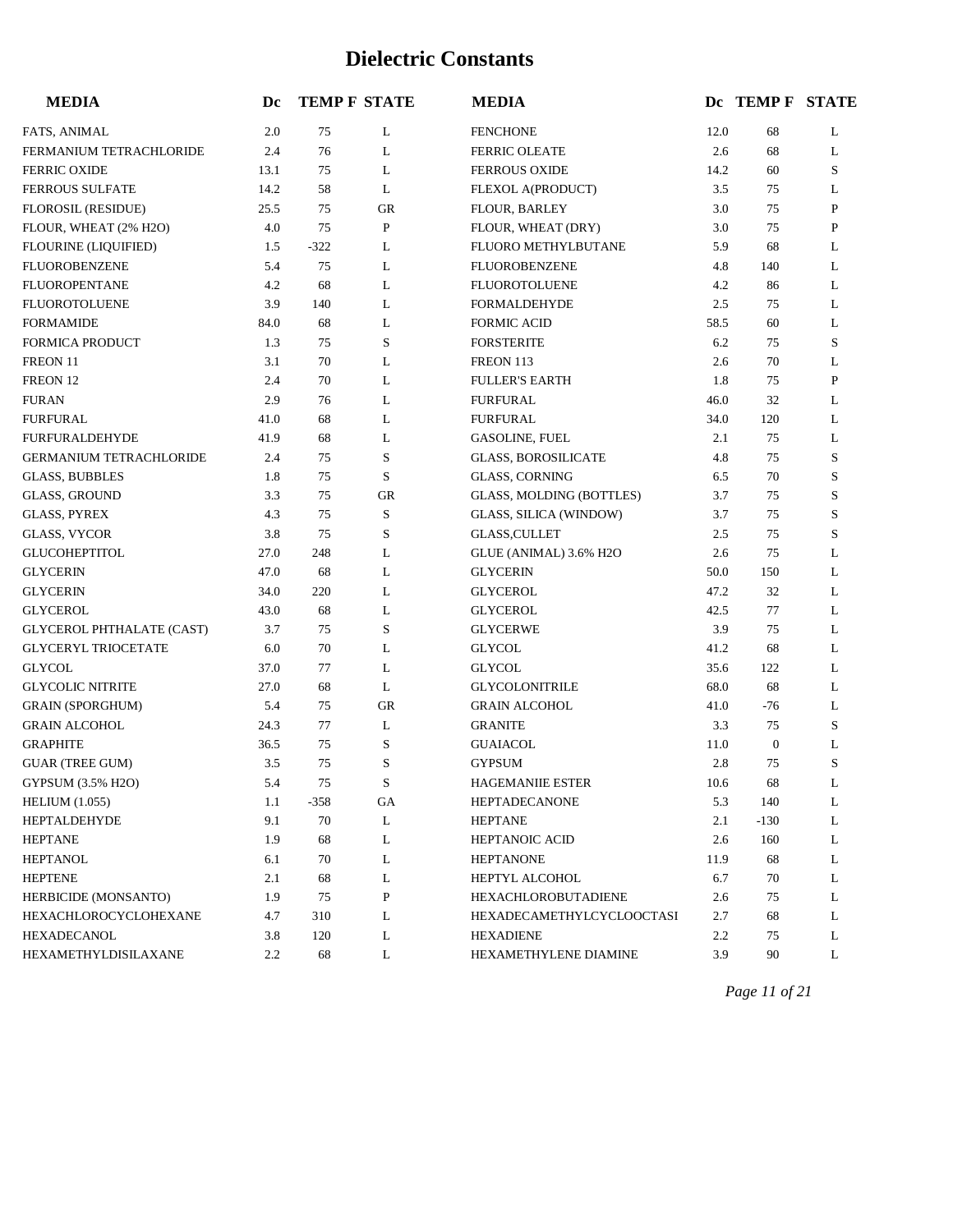| <b>MEDIA</b>                  | Dc   |        | <b>TEMP F STATE</b> | <b>MEDIA</b>                     |      | Dc TEMP F STATE |    |
|-------------------------------|------|--------|---------------------|----------------------------------|------|-----------------|----|
| HEXAMTHYLENE                  | 14.1 | 75     | L                   | <b>HEXANE</b>                    | 3.2  | $-200$          | L  |
| <b>HEXANE</b>                 | 1.9  | 68     | L                   | HEXANETHYLDISILAXANE             | 2.2  | 75              | L  |
| <b>HEXANOL</b>                | 13.3 | 76     | L                   | HEXANOL ALUM. ALKOXIDE (-N)      | 4.3  | 170             | L  |
| <b>HEXANONE</b>               | 14.6 | 59     | L                   | HEXDECAMETHYLCYCLOHEPTASI        | 2.7  | 68              | L  |
| <b>HEXENE</b>                 | 2.0  | 75     | L                   | <b>HEXOECANETHYLCYCLOHEPTASI</b> | 2.7  | 68              | L  |
| <b>HEXYL IODIDE</b>           | 6.6  | 68     | L                   | <b>HEXYLENE</b>                  | 2.0  | 62              | L  |
| <b>HOMOPOLYMER</b>            | 2.3  | 75     | L                   | <b>HYDRAZINE</b>                 | 52.0 | 68              | L  |
| <b>HYDROCYANIC ACID</b>       | 2.3  | 70     | L                   | HYDROFLUORIC ACID                | 84.0 | 32              | L  |
| HYDROGEN (1.0002)             | 1.0  | 212    | GA                  | <b>HYDROGEN BROMIDE</b>          | 7.0  | $-120$          | L  |
| <b>HYDROGEN BROMIDE</b>       | 3.8  | 76     | L                   | <b>HYDROGEN CHLORIDE</b>         | 12.0 | $-188$          | L  |
| <b>HYDROGEN CHLORIDE</b>      | 6.4  | 5      | L                   | <b>HYDROGEN CHLORIDE</b>         | 4.6  | 82              | L  |
| HYDROGEN CYANIDE              | 95.4 | 70     | L                   | HYDROGEN FLUORIDE                | 17.0 | $-100$          | L  |
| <b>HYDROGEN IODIDE</b>        | 3.4  | $-60$  | L                   | <b>HYDROGEN IODIDE</b>           | 2.9  | 72              | L  |
| <b>HYDROGEN PEROXIDE</b>      | 84.2 | 32     | L                   | <b>HYDROGEN SULFIDE</b>          | 9.3  | $-120$          | L  |
| <b>HYDROGEN SULFIDE</b>       | 5.8  | 48     | L                   | HYDROXY-4-METHY-2-PENTANONE      | 18.2 | 76              | L  |
| HYDROXYETHYL ACETATE          | 13.0 | 85     | L                   | HYDROXYMETHYLENE CAMPHOR         | 5.2  | 86              | L  |
| <b>HYDROXYMETHYLENEBENZYL</b> | 6.0  | 68     | L                   | <b>HYDROZINE</b>                 | 52.9 | 68              | L  |
| <b>IDOBUTANE</b>              | 8.9  | $-110$ | L                   | IDO-IODOHEXADECANE               | 3.5  | 68              | L  |
| <b>ILMENITE</b>               | 6.0  | 75     | $\mathbf P$         | <b>INDANOL</b>                   | 7.8  | 140             | L  |
| INDIGO (DYE)                  | 1.7  | 75     | S                   | INK, BLACK, PERMANENT            | 4.0  | 32              | L  |
| <b>INK, PRINTING</b>          | 3.1  | 75     | L                   | INK, PRINTING                    | 2.5  | 240             | L  |
| <b>IODETHANE</b>              | 7.8  | 68     | L                   | <b>IODINE (CRYSTALS)</b>         | 4.0  | 75              | S  |
| <b>IODINE</b> (MELTED)        | 118. | 224    | L                   | <b>IODIOCTANE</b>                | 4.6  | 75              | L  |
| <b>IODOBENZENE</b>            | 4.6  | 68     | L                   | <b>IODOBUTANE</b>                | 6.2  | 68              | L  |
| <b>IODOBUTANE</b>             | 4.5  | 266    | L                   | <b>IODODODECANE</b>              | 3.9  | 68              | L  |
| <b>IODOENTANE</b>             | 5.8  | 68     | L                   | <b>IODOETHANE</b>                | 10.2 | $-60$           | L  |
| <b>IODOHEPTANE</b>            | 4.9  | 70     | L                   | <b>IODOHEXADECANE</b>            | 3.5  | 68              | L  |
| <b>IODOHEXANE</b>             | 5.4  | 68     | L                   | <b>IODOMETHANE</b>               | 7.0  | 68              | L  |
| <b>IODOMETHYLBUTANE</b>       | 5.6  | 68     | L                   | IODOMETHYLPROPANE                | 6.5  | 68              | L  |
| <b>IODOOCTANE</b>             | 4.6  | 72     | L                   | <b>IODOPROPANE</b>               | 7.0  | 68              | L  |
| <b>IODOPROPENE</b>            | 6.1  | 66     | L                   | <b>IODOTOLUENE</b>               | 6.1  | 68              | L  |
| <b>IODPOCTANE</b>             | 4.6  | 76     | L                   | <b>IONONE</b>                    | 10.0 | 68              | L  |
| <b>IONONE</b>                 | 11.0 | 75     | L                   | <b>IRON ORE</b>                  | 5.2  | 75              | S  |
| <b>IRON ORE 2% H2O</b>        | 10.2 | 75     | S                   | <b>IRON OXIDE</b>                | 2.3  | 75              | GR |
| <b>IRON PENTACARBONYL</b>     | 2.6  | 68     | L                   | <b>ISOAMYL ACETATE</b>           | 4.6  | 85              | L  |
| ISOAMYL ALCOHOL               | 15.3 | 74     | L                   | <b>ISOAMYL BROMIDE</b>           | 6.1  | 76              | L  |
| <b>ISOAMYL BUTYRATE</b>       | 3.9  | 68     | L                   | ISOAMYL CHLORACETATE             | 7.8  | 68              | L  |
| <b>ISOAMYL CHLORIDE</b>       | 6.4  | 64     | L                   | ISOAMYL CHLOROFORMATE            | 7.8  | 68              | L  |
| <b>ISOAMYL ETHER</b>          | 2.8  | 68     | L                   | <b>ISOAMYL IODIDE</b>            | 5.6  | 65              | L  |
| <b>ISOAMYL PROPIONATE</b>     | 4.2  | 68     | L                   | <b>ISOAMYL SALICYLATE</b>        | 5.4  | 68              | L  |
| <b>ISOAMYL VALERATE</b>       | 3.6  | 66     | L                   | <b>ISOBUTYL ACETATE</b>          | 5.6  | 68              | L  |
| ISOBUTYL ALCOHOL              | 20.5 | 32     | L                   | ISOBUTYL ALCOHOL                 | 18.7 | 68              | L  |
| ISOBUTYL BENZOATE             | 5.9  | 68     | L                   | <b>ISOBUTYL BROMIDE</b>          | 6.6  | 68              | L  |
| ISOBUTYL BUTYRATE             | 4.0  | 68     | L                   | ISOBUTYL CHLORIDE                | 7.1  | 68              | L  |

*Page 12 of 21*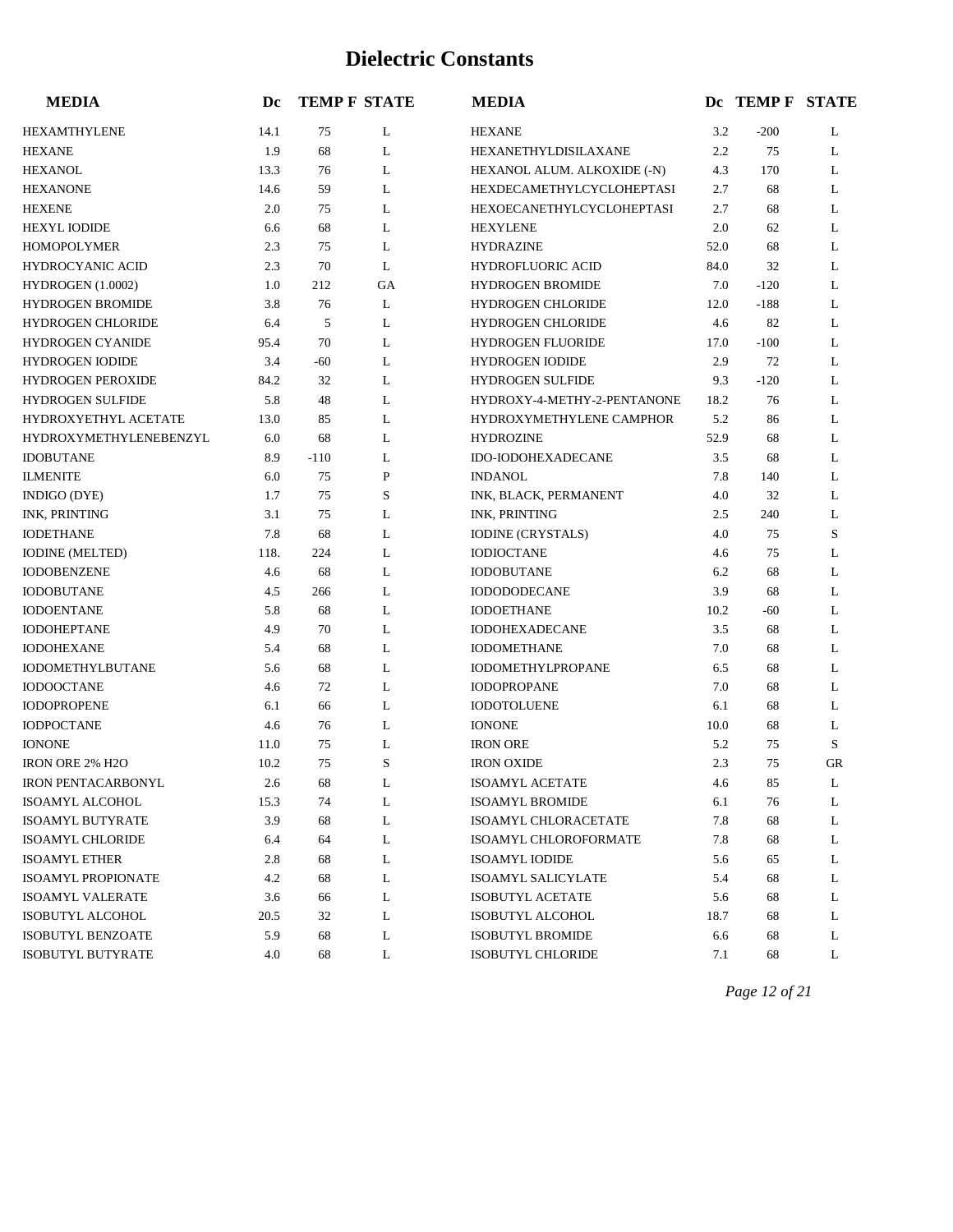| <b>MEDIA</b>                 | Dc   |        | <b>TEMP F STATE</b> | <b>MEDIA</b>                |      | Dc TEMP F STATE |             |
|------------------------------|------|--------|---------------------|-----------------------------|------|-----------------|-------------|
| ISOBUTYL CHLOROFORMAE        | 9.2  | 68     | L                   | ISOBUTYL CYANIDE            | 13.3 | 74              | L           |
| <b>ISOBUTYL FORMATE</b>      | 6.5  | 60     | L                   | <b>ISOBUTYL IODIDE</b>      | 5.8  | 68              | L           |
| <b>ISOBUTYL NITRATE</b>      | 11.9 | 66     | L                   | <b>ISOBUTYL RININOLEATL</b> | 4.7  | 70              | L           |
| <b>ISOBUTYL VALERATE</b>     | 3.8  | 66     | L                   | <b>ISOBUTYLAMINE</b>        | 4.5  | 70              | L           |
| <b>ISOBUTYLAMINE</b>         | 4.5  | 70     | L                   | <b>ISOBUTYLENE BROMIDE</b>  | 4.0  | 68              | L           |
| <b>ISOBUTYRIC ACID</b>       | 2.6  | 68     | L                   | ISOBUTYRIC ANHYDRIDE        | 13.9 | 68              | L           |
| <b>ISOBUTYRONITRILE</b>      | 20.8 | 75     | L                   | <b>ISOBUTYRONITRILE</b>     | 20.8 | 75              | L           |
| <b>ISOBUTYVENZENE</b>        | 2.3  | 62     | L                   | <b>ISOCAPRONITRILE</b>      | 15.7 | 68              | L           |
| <b>ISODECANOL</b>            | 6.2  | 75     | L                   | <b>ISONATE</b>              | 6.4  | 75              | L           |
| <b>ISOPRENE</b>              | 2.1  | 77     | L                   | <b>ISOPROPHYL ETHER</b>     | 4.6  | 75              | L           |
| ISOPROPYL ALCOHOL            | 18.3 | 68     | L                   | <b>ISOPROPYL ETHER</b>      | 3.9  | 75              | L           |
| <b>ISOPROPYL NITRATE</b>     | 11.5 | 66     | L                   | <b>ISOPROPYLAMINE</b>       | 5.5  | 68              | L           |
| <b>ISOPROPYLBENZENE</b>      | 2.4  | 68     | L                   | <b>ISOPROPYLETHER</b>       | 3.9  | 77              | L           |
| ISOPROPYNOL POLYOL           | 11.6 | 75     | L                   | <b>ISOQUINOLINE</b>         | 10.7 | 76              | L           |
| <b>ISOSAFROL</b>             | 3.4  | 70     | L                   | <b>ISOVALERIC ACID</b>      | 2.7  | 68              | L           |
| <b>ISOVALERONITRILE</b>      | 18.0 | 72     | L                   | JET FUEL (MILITARY-JP4)     | 1.7  | 70              | L           |
| KEROSENE (COMMERCIAL)        | 1.8  | 70     | L                   | <b>KRATION</b>              | 1.3  | 75              | GR          |
| KYNAR (PUDF), PLASTIC        | 2.0  | 75     | S                   | <b>LACTIC ACID</b>          | 19.4 | 66              | L           |
| <b>LACTONITRILE</b>          | 38.4 | 68     | L                   | <b>LEAD ACETATE</b>         | 2.5  | 75              | S           |
| <b>LEAD CARBONATE</b>        | 18.1 | 60     | S                   | <b>LEAD CHLORIDE</b>        | 4.2  | 75              | S           |
| <b>LEAD NITRATE</b>          | 37.7 | 75     | S                   | <b>LEAD NOMOXIDE</b>        | 25.9 | 60              | S           |
| <b>LEAD OLEATE</b>           | 3.2  | 64     | L                   | <b>LEAD OXIDE</b>           | 3.6  | 75              | <b>GR</b>   |
| <b>LEAD OXIDE</b>            | 25.9 | 75     | S                   | <b>LEAD SULFATE</b>         | 14.3 | 75              | S           |
| <b>LEAD SULFIDE</b>          | 17.9 | 75     | S                   | <b>LEAD TETRACHLORIDE</b>   | 2.8  | 68              | L           |
| <b>LIME</b>                  | 10.9 | 75     | S                   | LIME                        | 2.6  | 75              | P           |
| LIME (REBURNED)              | 2.2  | 75     | <b>GR</b>           | <b>LIME 1% H2O</b>          | 4.2  | 75              | $\mathbf P$ |
| <b>LIME 2% H2O</b>           | 7.7  | 75     | $\mathbf P$         | <b>LIMESTONE</b>            | 9.0  | 75              | S           |
| LIMESTONE .6% H2O            | 2.8  | 75     | P                   | <b>LIMESTONE 2% H2O</b>     | 2.3  | 75              | $\mathbf P$ |
| <b>LIMONENE</b>              | 2.3  | 68     | L                   | <b>LINOLEIC ACID</b>        | 2.9  | 32              | L           |
| LITHIUM CHLORIDE             | 11.1 | 75     | S                   | <b>LONGNE</b>               | 10.0 | 65              | L           |
| <b>MAALONIC NITRILE</b>      | 47.0 | 97     | L                   | MAGNESIUM OXIDE             | 9.7  | 75              | S           |
| MAGNESIUM SULFATE (0.4% H2O) | 2.2  | 75     | $\mathbf P$         | MAGNESUIM OXIDE             | 2.4  | 75              | <b>GR</b>   |
| <b>MALACHITE</b>             | 7.2  | 75     | S                   | <b>MALEIC ANHYDRIDE</b>     | 51.0 | 140             | L           |
| <b>MALONONTRILE</b>          | 46.0 | 98     | L                   | <b>MANDELIC NITRILE</b>     | 18.1 | 73              | L           |
| MANDELONITRILE               | 17.0 | 72     | L                   | MANDENITRILE                | 17.0 | 73              | L           |
| <b>MANNITOL</b>              | 3.0  | 71     | L                   | <b>MARGARINE</b>            | 2.9  | 75              | L           |
| MELAMINE FORMALDEHYDE        | 5.5  | 75     | L                   | <b>MENTHOL</b>              | 4.0  | 107             | L           |
| <b>MENTHONE</b>              | 11.0 | $-30$  | L                   | <b>MENTHONE</b>             | 8.8  | 65              | L           |
| MENTHONOL                    | 2.1  | 110    | L                   | <b>MERCURIC CHLORIDE</b>    | 3.2  | 75              | S           |
| MERCUROUS CHLORIDE           | 9.4  | 75     | S                   | <b>MERCURY</b> (1.0007)     | 1.0  | 298             | GА          |
| <b>MERCURY DIETHYL</b>       | 2.3  | 68     | L                   | <b>MESITYL OXIDE</b>        | 15.4 | 68              | L           |
| MESITYLENE                   | 2.4  | 68     | L                   | METHAL CYANOACETATE         | 29.4 | 69              | L           |
| METHANE (LIQ. NATURAL GAS)   | 1.7  | $-280$ | L                   | METHANOL                    | 56.6 | $-112$          | L           |
| <b>METHANOL</b>              | 37.5 | 32     | L                   | METHANOL                    | 33.1 | 68              | L           |

*Page 13 of 21*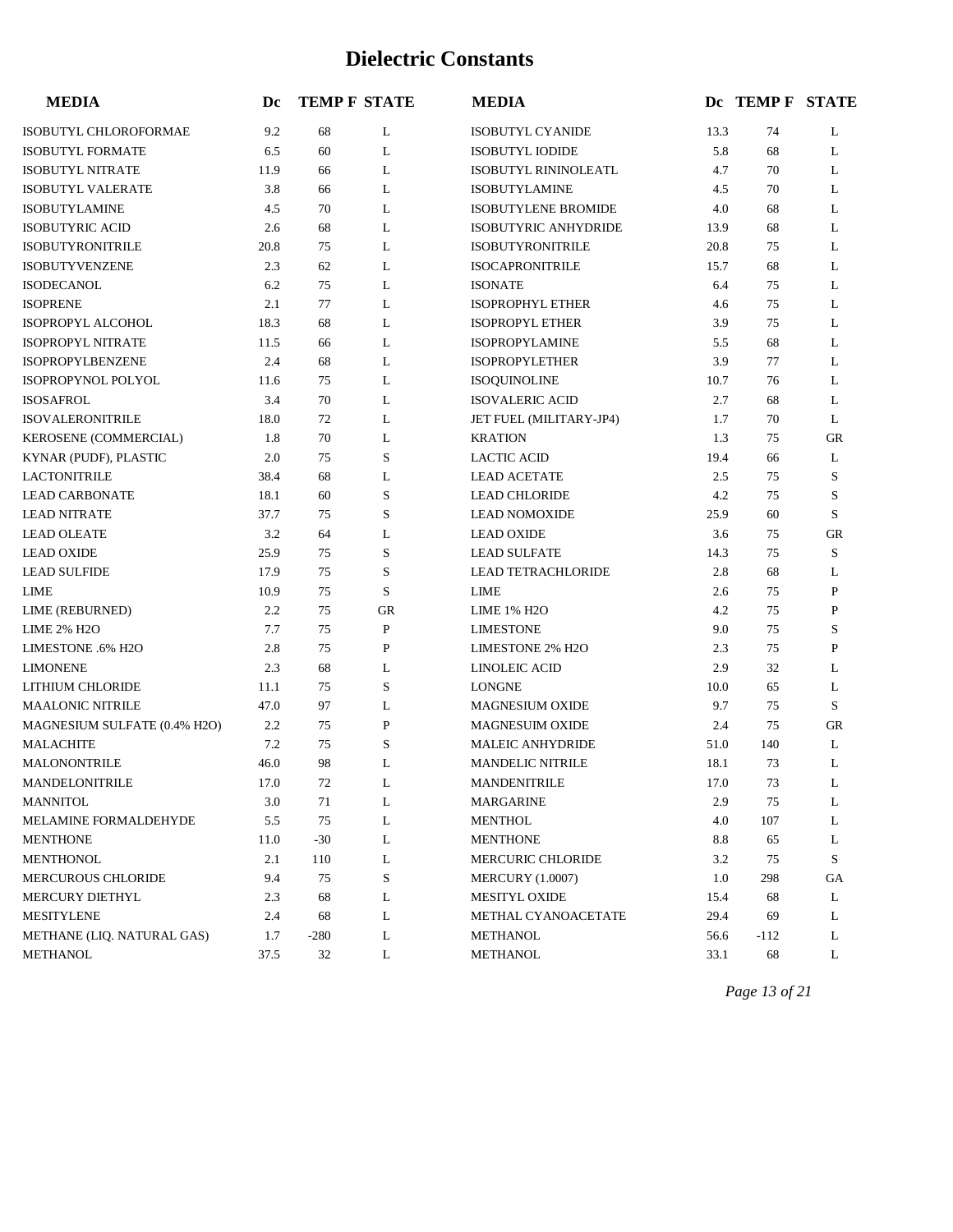| <b>MEDIA</b>               | Dc   |        | <b>TEMP F STATE</b> | <b>MEDIA</b>               |      | DC TEMP F STATE |   |
|----------------------------|------|--------|---------------------|----------------------------|------|-----------------|---|
| <b>METHELENE CHLORIDE</b>  | 8.4  | 40     | L                   | METHOXY-4-METHYLPHENOL     | 11.0 | 60              | L |
| METHOXYBENZALDEHYDE        | 22.0 | 70     | L                   | METHOXYBENZALDEHYDE        | 10.4 | 425             | L |
| METHOXYBENZENE             | 4.3  | 76     | L                   | METHOXYETHOANOL            | 16.0 | 85              | L |
| METHOXYETHYL STEARATE      | 3.4  | 140    | L                   | METHOXYPHENOL              | 11.0 | 82              | L |
| METHOXYTOLUENE             | 3.5  | 68     | L                   | METHYL 5 KETOCYCLOHEXYLENE | 24.0 | 68              | L |
| <b>METHYL ACETATE</b>      | 7.3  | 68     | L                   | <b>METHYL</b>              | 2.8  | 64              | L |
| <b>METHYL ALCOHOL</b>      | 56.6 | $-112$ | L                   | METHYL ALCOHOL             | 37.5 | 32              | L |
| METHYL ALCOHOL             | 33.1 | 68     | L                   | METHYL BENZOATE            | 6.6  | 68              | L |
| <b>METHYL BUTYL KETONE</b> | 12.4 | 62     | L                   | <b>METHYL BUTYRATE</b>     | 5.6  | 68              | L |
| METHYL CHLOROACETATE       | 12.9 | 68     | L                   | METHYL CYANOACETATE        | 28.0 | 68              | L |
| <b>METHYL ETHER</b>        | 5.0  | 78     | L                   | <b>METHYL ETHER</b>        | 3.0  | 230             | L |
| METHYL ETHYL KETONE        | 18.4 | 72     | L                   | METHYL ETHYL KETOXIME      | 3.4  | 68              | L |
| <b>METHYL FORMATE</b>      | 8.5  | 68     | L                   | METHYL HEPTANOL            | 10.3 | $-4$            | L |
| METHYL HEPTANOL            | 6.3  | 68     | L                   | <b>METHYL HEPTENE</b>      | 2.4  | 68              | L |
| <b>METHYL HEXANE</b>       | 1.9  | 68     | L                   | METHYL HEXENE              | 2.9  | 68              | L |
| <b>METHYL IODIDE</b>       | 7.1  | 68     | L                   | METHYL ISOPROPYLBENZENE    | 2.2  | 68              | L |
| METHYL ISOTHIOCYANATE      | 19.0 | 85     | L                   | METHYL KEXYL KETONE        | 10.7 | 62              | L |
| <b>METHYL MERCAPTAIN</b>   | 7.6  | 35     | L                   | METHYL METHACRYLATE RESIN  | 2.7  | 75              | L |
| METHYL METHOXYBENZOATE     | 4.3  | 80     | L                   | <b>METHYL NITRATE</b>      | 23.0 | 65              | L |
| METHYL NITROBENZOATE       | 27.0 | 80     | L                   | <b>METHYL NONENE</b>       | 2.1  | 68              | L |
| METHYL OHLOROACETATE       | 12.9 | 68     | L                   | METHYL O-METHOXYBENZOATE   | 7.8  | 70              | L |
| <b>METHYL PENTADIENE</b>   | 3.2  | $-100$ | L                   | <b>METHYL PENTADIENE</b>   | 2.8  | $-13$           | L |
| <b>METHYL PENTADIENE</b>   | 2.4  | 75     | L                   | METHYL PHENYL HYDRAZIN     | 7.3  | 66              | L |
| METHYL PROPANOL            | 26.0 | $-30$  | L                   | <b>METHYL PROPANOL</b>     | 17.7 | 75              | L |
| METHYL PROPANOL            | 10.9 | 85     | L                   | METHYL PROPANOL            | 8.5  | 120             | L |
| <b>METHYL PROPIONATE</b>   | 5.4  | 66     | L                   | METHYL PROPYL KETONE       | 16.8 | 58              | L |
| METHYL P-TOLUATE           | 4.3  | 91     | L                   | METHYL SALICYLATE          | 9.0  | 68              | L |
| <b>METHYL SULFIDE</b>      | 6.2  | 68     | L                   | <b>METHYL THIOCYANATE</b>  | 35.9 | 68              | L |
| <b>METHYL VALERATE</b>     | 4.3  | 66     | L                   | METHYL-1- CYCLOPENTANOL    | 6.9  | 95              | L |
| METHYL-1-PROPANOL          | 17.7 | 77     | L                   | METHYL-2,4-PENTANEDIOL     | 24.4 | 86              | L |
| METHYL-2-PENTANONE         | 18.8 | -75    | L                   | METHYL-2-PENTANONE         | 13.1 | 68              | L |
| METHYL-4-TERT-BUTYBENZENE  | 2.3  | 68     | L                   | METHYLAL                   | 2.7  | 68              | L |
| <b>METHYLAMINE</b>         | 10.5 | 70     | L                   | <b>METHYLAMINE</b>         | 9.4  | 77              | L |
| <b>METHYLANILINE</b>       | 6.0  | 68     | L                   | METHYLANILINE (-N)         | 6.0  | 68              | L |
| METHYLBENZYLAMINE          | 4.4  | 65     | L                   | METHYLBUTADIENE            | 2.1  | 75              | L |
| METHYLBUTANE               | 1.8  | 68     | L                   | METHYLBUTANOL              | 5.8  | 75              | L |
| METHYLBUTENE               | 2.2  | 68     | L                   | METHYLCYCLOHEXANE          | 2.3  | $-200$          | L |
| METHYLCYCLOHEXANE          | 2.0  | 68     | L                   | METHYLCYCLOHEXANOL         | 13.0 | 68              | L |
| METHYLCYCLOHEXANONE        | 13.0 | 68     | L                   | METHYLCYLOPENTANE          | 2.0  | 68              | L |
| <b>METHYLENE IODIDE</b>    | 5.1  | 70     | L                   | METHYLHEXANE               | 1.9  | 77              | L |
| METHYLNAPHTHALENE          | 2.7  | 68     | L                   | METHYLOCTANE               | 2.0  | 69              | L |
| METHYLPHENYL HYDRAZIN      | 7.3  | 66     | L                   | METHYLPYRIDINE             | 9.8  | 68              | L |
| METHYL-S KETOCYCLOHEXYLENE | 24.0 | 68     | L                   | METHYLSULFATE              | 60.0 | $-30$           | L |
| METHYLSULFATE              | 48.0 | 30     | L                   | METHYLSULFATE              | 42.0 | 68              | L |

*Page 14 of 21*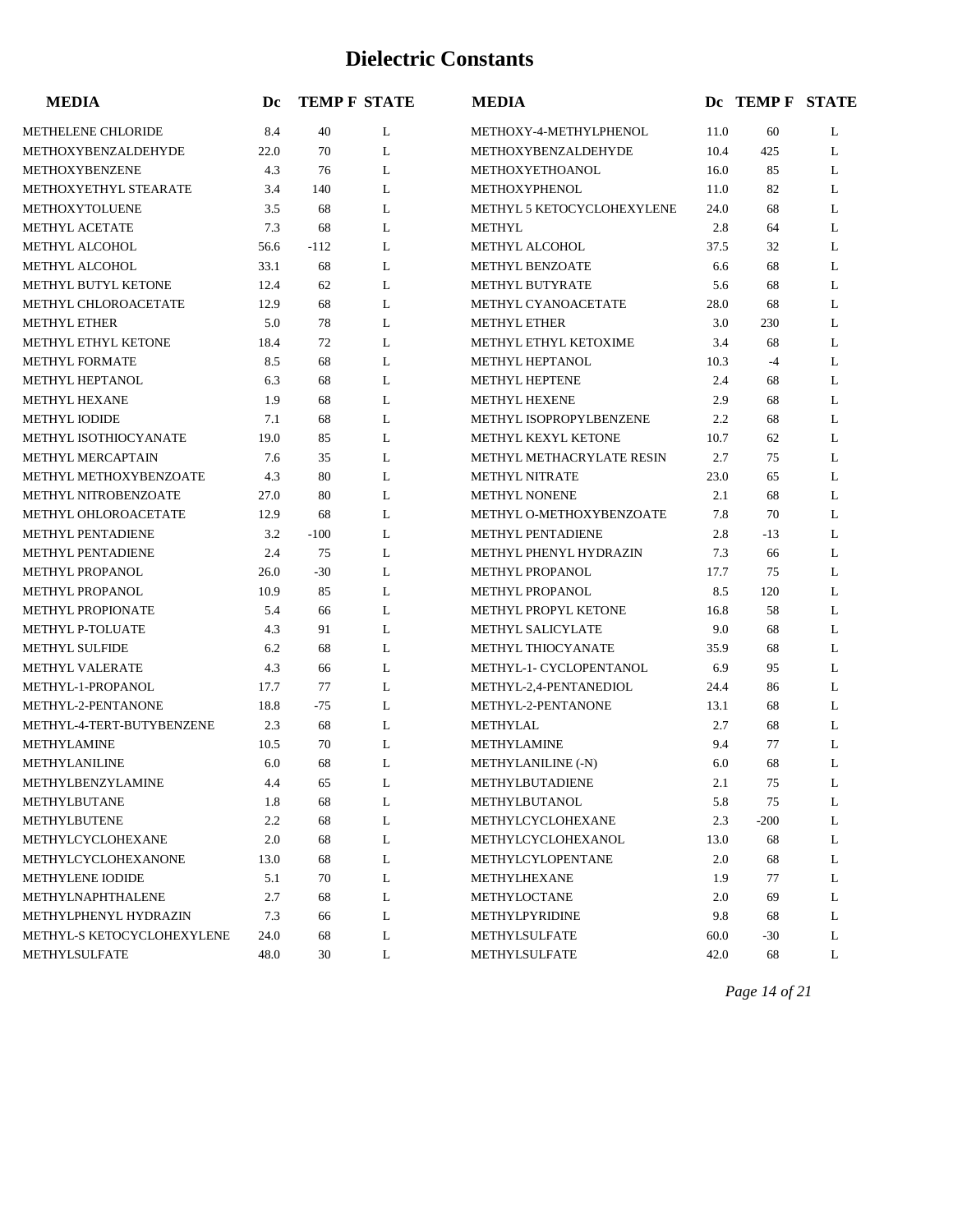| <b>MEDIA</b>               | Dc   | <b>TEMP F STATE</b> |              | <b>MEDIA</b>             |      | DC TEMP F STATE |           |
|----------------------------|------|---------------------|--------------|--------------------------|------|-----------------|-----------|
| METILOX (PRODUCT)          | 4.5  | 160                 | L            | <b>MICA</b>              | 7.0  | 75              | S         |
| MILK, DRY                  | 1.9  | 75                  | $\mathbf{P}$ | <b>MISCELLA</b>          | 3.0  | 75              | L         |
| <b>MOCA</b>                | 8.8  | 75                  | L            | MOLD COMPOUND, COLD,     | 6.0  | 75              | <b>GR</b> |
| MONOCHLORETHANE            | 10.0 | 75                  | L            | <b>MONOMYRISTIN</b>      | 6.1  | 158             | L         |
| MONOPALMITIM               | 5.1  | 176                 | L            | <b>MONOPALMITIN</b>      | 5.3  | 152             | L         |
| <b>MONOSTEARIN</b>         | 4.9  | 170                 | L            | <b>MORPHOLINE</b>        | 7.3  | 75              | L         |
| NALKYLENE                  | 2.1  | 75                  | L            | <b>NANENE</b>            | 2.0  | 50              | L         |
| NAPHTHALENE                | 2.5  | 75                  | S            | <b>NAPHTHOLENE</b>       | 2.5  | 75              | L         |
| NAPHTHYL ETHYL ETHER       | 3.2  | 67                  | L            | NAPTHA (REFINERY CUT)    | 2.0  | 75              | L         |
| <b>NAPTHALENE</b>          | 2.5  | 68                  | L            | <b>NAPTHALENE</b>        | 2.3  | 185             | L         |
| NAPTHONITRILE              | 6.4  | 70                  | L            | NAPTHONITRILE            | 16.0 | 160             | L         |
| NEON (1.0001)              | 1.0  | 68                  | GA           | NIBROBENZENE             | 35.7 | 68              | L         |
| <b>NITROANILINE</b>        | 34.0 | 194                 | L            | <b>NITROANILINE</b>      | 56.0 | 320             | L         |
| NITROANISOLE               | 24.0 | 68                  | L            | NITROBENZAL DOXIME       | 48.1 | 248             | L         |
| NITROBENZENE               | 36.1 | 68                  | L            | NITROBENZENE             | 34.9 | 77              | L         |
| NITROBENZENE               | 26.3 | 176                 | L            | NITROBENZYL ALCOHOL      | 22.0 | 68              | L         |
| <b>NITROETHANE</b>         | 19.7 | 68                  | L            | <b>NITROETHANE</b>       | 28.0 | 85              | L         |
| NITROGEN (LIQUIFIED)       | 1.5  | 336                 | L            | <b>NITROGLYCERIN</b>     | 19.0 | 68              | L         |
| <b>NITROMETHANE</b>        | 39.4 | 68                  | L            | NITROPHENOL              | 17.0 | 120             | L         |
| <b>NITROPROPANE</b>        | 23.2 | 85                  | L            | NITROSODIMETHYLAMINE     | 54.0 | 68              | L         |
| NITROSYL BROMIDE           | 13.4 | $\overline{4}$      | L            | NITROSYL CHLORIDE        | 18.2 | 10              | L         |
| NITROTOLUENE               | 25.0 | 68                  | L            | NITROTOLUENE             | 22.2 | 137             | L         |
| NITROTOLUENE, (-M)         | 23.8 | 68                  | L            | <b>NITROUS OXIDE</b>     | 1.6  | 32              | L         |
| <b>NONANE</b>              | 2.1  | $-60$               | L            | <b>NONANE</b>            | 2.0  | 68              | L         |
| <b>NONANE</b>              | 1.8  | 230                 | L            | NYLON (PLASTIC)          | 2.0  | 75              | S         |
| NYLON MOLTOEN (0.14% H2O)  | 1.9  | 75                  | L            | <b>NYLON PELLETS</b>     | 1.1  | 75              | GR        |
| <b>OCTADECANOL</b>         | 3.4  | 136                 | L            | OCTAMETHYLCYCLOTETRADILO | 2.4  | 68              | L         |
| OCTAMETHYLCYCLOTETRASILOXA | 2.4  | 68                  | L            | OCTAMETHYLTRISILOXANE    | 2.3  | 68              | L         |
| <b>OCTANE</b>              | 1.9  | 160                 | L            | <b>OCTANE</b>            | 1.8  | 230             | L         |
| OCTANE (1.95)              | 1.9  | 68                  | L            | <b>OCTANOL</b>           | 5.1  | 68              | L         |
| <b>OCTANONE</b>            | 12.5 | $-4$                | L            | <b>OCTANONE</b>          | 10.3 | 68              | L         |
| <b>OCTANONE</b>            | 7.4  | 212                 | L            | <b>OCTENE</b>            | 2.0  | 75              | L         |
| OCTYL ALCOHOL              | 3.4  | 64                  | L            | <b>OCTYL IODIDE</b>      | 4.9  | 68              | L         |
| <b>OCTYLENE</b>            | 4.1  | 65                  | L            | OIL, ALMOND              | 2.8  | 68              | L         |
| OIL, CABLE                 | 2.2  | 80                  | L            | OIL, CASTOL              | 4.7  | 60              | L         |
| OIL, CASTOL HYDROGENATED   | 10.3 | 80                  | L            | OIL, CASTOR              | 2.6  | 80              | L         |
| OIL, COTTON SEED           | 2.7  | 57                  | L            | OIL, CRISCO COOKING      | 2.2  | 130             | L         |
| OIL, FUEL (#2)             | 2.7  | 75                  | L            | OIL, GRAPESEED           | 2.9  | 60              | L         |
| OIL, LEMON                 | 2.3  | 70                  | L            | OIL, LINSEED             | 3.4  | 55              | L         |
| OIL, MINERAL               | 2.1  | $80\,$              | L            | OIL, MINERAL             | 1.6  | 170             | L         |
| OIL, MOTOR 10W40 AND SAE30 | 2.2  | 75                  | L            | OIL, PARAFFIN            | 2.2  | 68              | L         |
| OIL, PEANUT                | 3.0  | 52                  | L            | OIL, PEANUT              | 3.1  | 68              | L         |
| OIL, PEANUT                | 3.5  | 110                 | L            | OIL, PETROLEUM           | 2.1  | 68              | L         |
| OIL, PETROLEUM             | 2.0  | 75                  | L            | OIL, PYRANOL             | 5.3  | 68              | L         |

*Page 15 of 21*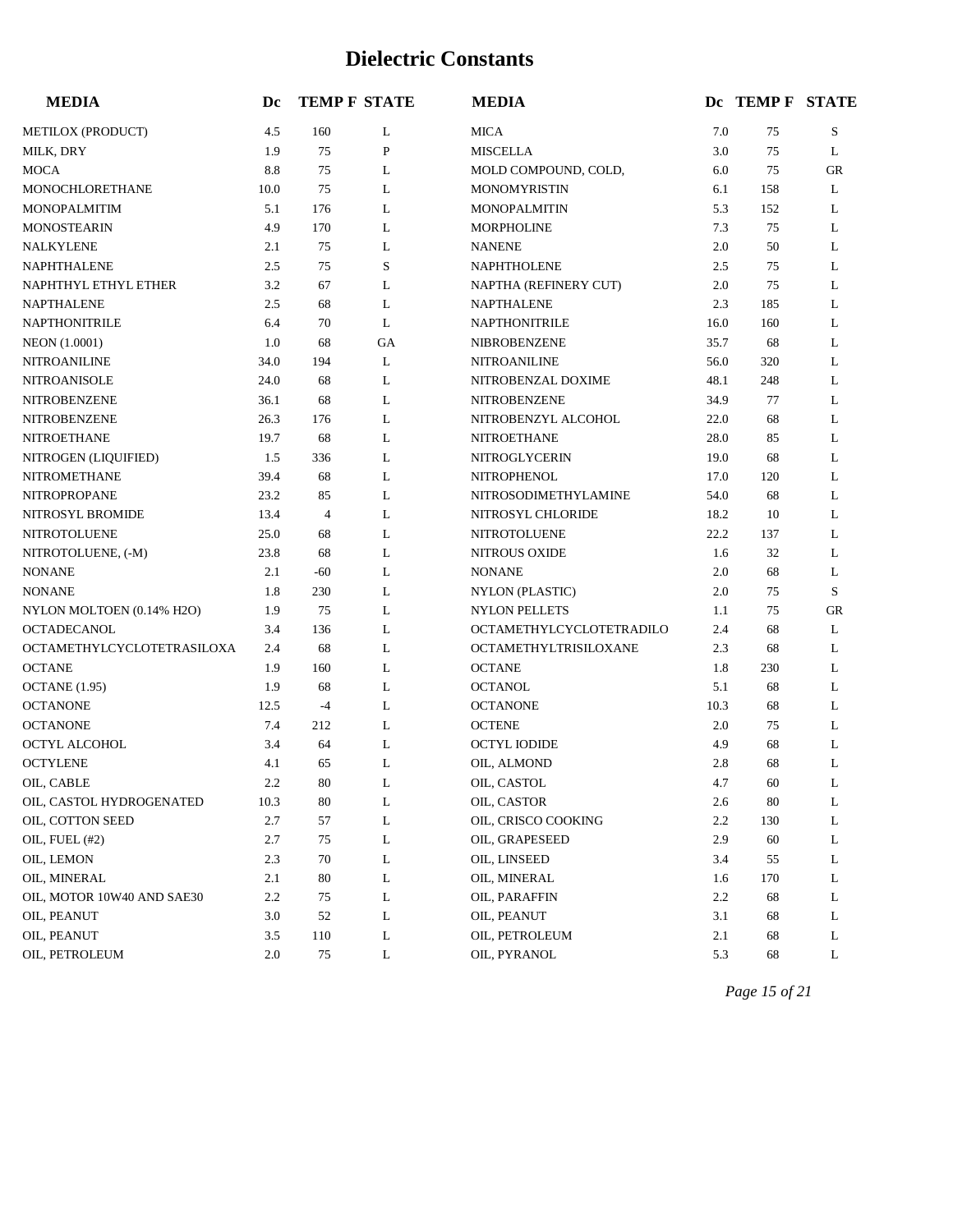| <b>MEDIA</b>                  | Dc   |        | <b>TEMP F STATE</b> | <b>MEDIA</b>                  |      | DC TEMP F STATE |           |
|-------------------------------|------|--------|---------------------|-------------------------------|------|-----------------|-----------|
| OIL, SAFROL                   | 3.1  | 70     | L                   | OIL, SALAD, VEGTABLE          | 3.0  | 75              | L         |
| OIL, SESAME                   | 3.0  | 55     | L                   | OIL, SILICON                  | 2.7  | 75              | L         |
| OIL, SOYBEAN                  | 3.0  | 75     | L                   | OIL, SPERM                    | 3.2  | 68              | L         |
| OIL, TRANSFORMER              | 2.2  | 68     | L                   | OIL, TRANSMISSION             | 2.2  | 80              | L         |
| OIL, TURPENTINE               | 2.2  | 68     | L                   | OIL, VEGTABLE                 | 4.0  | 100             | L         |
| OIL, VEGTABLE                 | 3.3  | 230    | L                   | <b>OIL, OLIVE</b>             | 3.1  | 68              | L         |
| <b>OLEIC ACID</b>             | 2.5  | 68     | L                   | <b>OLEIC ACID</b>             | 2.5  | 68              | L         |
| OXALYL CHLORIDE               | 3.5  | 70     | L                   | <b>OXYGEN</b>                 | 1.5  | $-315$          | L         |
| <b>OXYLENE</b>                | 2.6  | 68     | L                   | PALM OIL STABILIZER (PRODUCT) | 3.0  | 75              | L         |
| PALMITIC ACID                 | 2.3  | 160    | L                   | PAPER, WOOD, DRY              | 2.0  | 75              | S         |
| PARA NONYL PHENOL (PNP)       | 5.2  | 20     | L                   | PARA NONYL PHENOL (PNP)       | 4.3  | 50              | L         |
| PARAFORMALDAHYDE              | 3.8  | 75     | S                   | PARAFORMALIDE                 | 2.8  | 75              | L         |
| PARALDEHYDE                   | 14.5 | 68     | L                   | PARATERTIARY BUTYL PHENOL     | 3.8  | 78              | L         |
| PARATERTIARY OCTYL PHENOL     | 4.4  | 100    | L                   | <b>PCBT</b>                   | 3.1  | 75              | L         |
| PEANUTS (FRESH)               | 27.4 | 75     | <b>GR</b>           | PEANUTS (ROASTED)             | 2.0  | 75              | <b>GR</b> |
| PENTACHLOROETHANE             | 3.7  | 60     | L                   | PENTACHLOROPHE #1             | 4.1  | 75              | L         |
| <b>PENTADIENE</b>             | 2.3  | 75     | L                   | PENTAERYHRITOL                | 2.0  | 75              | L         |
| <b>PENTANE</b>                | 2.0  | $-130$ | L                   | <b>PENTANE</b>                | 1.8  | 68              | L         |
| <b>PENTANEDIONE</b>           | 25.0 | 68     | L                   | PENTANETHIOL                  | 4.6  | 75              | L         |
| <b>PENTANETHIOL</b>           | 4.2  | 120    | L                   | <b>PENTANOL</b>               | 13.9 | 75              | L         |
| <b>PENTANONE</b>              | 22.0 | $-75$  | L                   | <b>PENTANONE</b>              | 15.4 | 68              | L         |
| PENTANONE OXIME               | 3.3  | 68     | L                   | <b>PENTENE</b>                | 2.1  | 68              | L         |
| PERLITE (INSULATION)          | 1.2  | 75     | S                   | PERMANGENATE                  | 3.0  | 75              | GR        |
| PHENANTHIENE                  | 2.8  | 68     | L                   | PHENANTHRENE                  | 2.8  | 68              | S         |
| PHENANTHRENE                  | 2.7  | 230    | L                   | PHENETOLE                     | 4.5  | 70              | L         |
| PHENOL                        | 4.3  | 50     | $\mathbf S$         | PHENOL ETHER                  | 9.8  | 85              | L         |
| PHENOL FORMALDEHYDE RESIN     | 4.5  | 75     | S                   | PHENOL ISOBUTHYL              | 14.9 | 75              | L         |
| PHENOLIC RESIN                | 1.5  | 75     | GR                  | PHENOXYACETYLENE              | 4.8  | 76              | L         |
| PHENTIDINE                    | 7.3  | 70     | L                   | PHENYL ACETATE                | 6.9  | 68              | L         |
| PHENYL ETHER                  | 3.7  | 85     | L                   | PHENYL ISOCYANATE             | 8.9  | 68              | L         |
| PHENYL ISO-THIOCYANATE        | 10.7 | 68     | L                   | PHENYL PROPANONE              | 15.0 | 60              | L         |
| PHENYL PROPENE                | 2.2  | 68     | L                   | PHENYL-1-PROPANE              | 2.7  | 68              | L         |
| PHENYLACETALDEHYDE            | 4.8  | 68     | L                   | PHENYLACETIC                  | 3.0  | 68              | L         |
| PHENYLACETONITRILE            | 18.0 | 80     | L                   | PHENYLACETONITRILE            | 8.5  | 450             | L         |
| PHENYLETHANOL                 | 13.0 | 68     | L                   | PHENYLETHANOL                 | 9.0  | 110             | L         |
| PHENYLETHANOL                 | 7.6  | 200    | L                   | PHENYLETHYL ACETATE           | 4.5  | 58              | L         |
| PHENYLHYDRAZINE               | 7.2  | 72     | L                   | PHENYLSALICYLATE              | 6.3  | 120             | L         |
| PHEONOL                       | 4.3  | 50     | S                   | PHOSGENE                      | 4.7  | 32              | L         |
| PHOSGENE                      | 4.3  | 70     | L                   | PHOSPHATE ROCK (GROUND)       | 4.2  | 75              | P         |
| PHOSPHATE ROCK, (PEBBLE SIZE) | 5.4  | 75     | GR                  | PHOSPHINE                     | 2.5  | $-76$           | L         |
| PHOSPHONYL CHLORIDE           | 13.3 | 70     | L                   | PHOSPHOROUS (RAW)             | 3.4  | 75              | GR        |
| PHOSPHOROUS (RAW) (RED)       | 4.1  | 75     | S                   | PHOSPHOROUS (RAW) (YELLOW)    | 3.6  | 75              | S         |
| PHOSPHOROUS OXYCHLORIDE       | 14.0 | 72     | L                   | PHOSPHORUS PENTACHLORIDE      | 2.8  | 320             | L         |
| PHOSPHORUS RIBROMIDE          | 3.9  | 68     | L                   | PHOSPHORUS TRICHLORIDE        | 3.7  | 64              | L         |

*Page 16 of 21*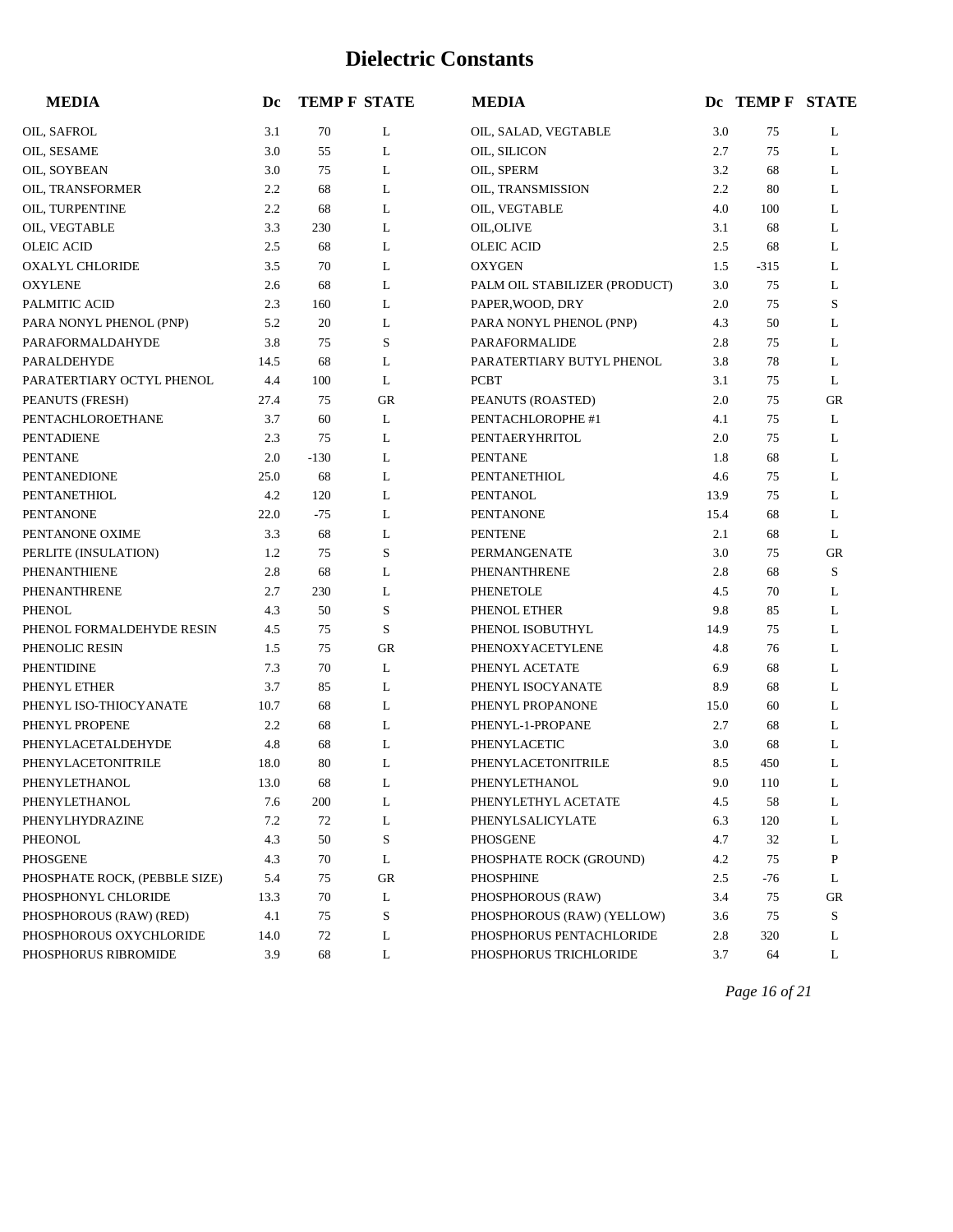| <b>MEDIA</b>                   | Dc   | <b>TEMP F STATE</b> |             | <b>MEDIA</b>                    |      | Dc TEMP F STATE |             |
|--------------------------------|------|---------------------|-------------|---------------------------------|------|-----------------|-------------|
| PHOSPHORUS TRICHLORIDE         | 3.4  | 77                  | L           | PHOSPHORUS TRIIODIDE            | 4.1  | 150             | L           |
| PHOSPHORYL CHLORIDE            | 13.0 | 70                  | L           | PHOTO-RESIST (CIRCUIT BOARDS)   | 2.4  | 75              | L           |
| PHTHALIDE                      | 36.0 | 166                 | L           | <b>PINACOLIN</b>                | 12.8 | 62              | L           |
| <b>PINACONE</b>                | 7.4  | 75                  | L           | <b>PINENE</b>                   | 2.7  | 70              | L           |
| <b>PIPERDINE</b>               | 5.9  | 68                  | L           | PITCH (LESS THAN 1% H2O) (FINE) | 4.3  | 75              | GR          |
| <b>PLASTER</b>                 | 2.5  | 75                  | ${\bf P}$   | PLATINUM CATALYST               | 6.5  | 75              | ${\bf P}$   |
| POLYACRYLIC ESTER PLASTIC      | 3.5  | 75                  | S           | POLYCAPROLACTAN PLASTIC         | 2.0  | 75              | S           |
| POLYCARBONATE (PLASTIC         | 1.9  | 75                  | <b>GR</b>   | POLYCARBONATE PLASTIC           | 2.1  | 75              | S           |
| POLYCARBONATE RESIN            | 1.2  | 75                  | L           | POLYESTER (PLASTIC CHIPS)       | 1.9  | 75              | <b>GR</b>   |
| POLYESTER (PLASTIC FLAKES)     | 2.0  | 75                  | $G$ R       | POLYESTER (PLASTICS POWDER)     | 1.4  | 75              | P           |
| POLYESTER RESIN                | 2.8  | 75                  | P           | POLYESTER RESIN                 | 5.5  | 75              | L           |
| POLYESTER RESIN (FLEXIBLE)     | 4.1  | 75                  | S           | POLYESTER RESIN (GLASS FIBER    | 4.0  | 75              | S           |
| POLYESTER RESIN (RIDGID CAST)  | 2.8  | 75                  | S           | POLYETHLENE (PLASTIC CHIPS)     | 1.6  | 120             | GR          |
| POLYETHLENE (PLASTIC FLUFF)    | 1.5  | 75                  | <b>GR</b>   | POLYETHYLENE (CHIPS)            | 1.2  | 75              | GR          |
| POLYETHYLENE PLASTIC           | 2.2  | 68                  | S           | POLYGLYCOL                      | 9.4  | 75              | L           |
| <b>POLYMER</b>                 | 1.8  | 75                  | GR          | <b>POLYMIDE</b>                 | 2.8  | 75              | S           |
| POLYMONOCHLORO                 | 2.5  | 75                  | L           | POLYOL                          | 49.5 | 75              | L           |
| <b>POLYPHOPLENE</b>            | 1.3  | 75                  | ${\bf P}$   | POLYPHOPOLENE (PLASTIC)         | 1.8  | 75              | GR          |
| POLYPROPELENE (PLASTIC)        | 1.6  | 75                  | GR          | POLYPROPOLENE (PLASTIC)         | 1.5  | 75              | GR          |
| POLYPROPYLENE                  | 1.5  | 75                  | S           | POLYSTYRENE PLASTIC (PELLETS)   | 1.9  | 75              | GR          |
| POLYSTYRENE RESIN              | 2.4  | 75                  | S           | POLYTETRA FLUOROETHYLENE        | 2.0  | 75              | S           |
| POLYTETRAFLUOROETHYLENE (PTFE) | 2.0  | 75                  | S           |                                 |      |                 |             |
| POLYVINLY IDENE CHLORIDE       | 2.0  | 75                  | S           | POLYVINYL CHLORIDE (PVC)        | 3.4  | 75              | S           |
| POLYVINYLCHLORIDE (PVC)        | 1.7  | 75                  | P           | POLYYSTYRENE PLASTIC (          | 1.7  | 75              | GR          |
| <b>POPCORN</b>                 | 5.7  | 75                  | S           | <b>PORCELAIN</b>                | 5.0  | 75              | S           |
| PORCELAIN WITH ZIRCON          | 7.1  | 75                  | $\mathbf S$ | POTASSIUM ALUMINUM SULPHATE     | 3.8  | 75              | $\mathbf S$ |
| POTASSIUM CARBONATE            | 5.6  | 60                  | $\mathbf S$ | POTASSIUM CHLORATE              | 5.1  | 75              | S           |
| POTASSIUM CHLORIDE             | 5.0  | 75                  | $\mathbf S$ | POTASSIUM CHLORONATE            | 7.3  | 75              | S           |
| POTASSIUM IODIDE               | 5.6  | 75                  | S           | POTASSIUM NITRATE               | 5.0  | 75              | S           |
| POTASSIUM SULFATE              | 5.9  | 75                  | $\mathbf S$ | PRESS CAKE (VEGTABLE OIL MILL)  | 3.2  | 75              | S           |
| PROPANE (PRESSURIZED)          | 1.6  | 32                  | L           | PROPANEDIOL                     | 32.0 | 68              | L           |
| PROPANEDIOL DINITRATE          | 19.0 | 68                  | L           | PROPANETRIOL                    | 19.0 | 68              | L           |
| <b>PROPANOL</b>                | 38.0 | $-112$              | L           | <b>PROPANOL</b>                 | 29.0 | $-30$           | L           |
| <b>PROPANOL</b>                | 20.0 | 75                  | L           | <b>PROPENE</b>                  | 1.9  | 68              | L           |
| <b>PROPENE</b>                 | 1.8  | 112                 | L           | <b>PROPENE</b>                  | 1.7  | 150             | L           |
| <b>PROPENE</b>                 | 1.5  | 185                 | L           | <b>PROPENE</b>                  | 1.4  | 194             | L           |
| <b>PROPENE</b>                 | 1.3  | 197                 | L           | PROPENYL DIMETHOXY BENZENE      | 4.7  | 65              | L           |
| PROPENYL METHYLENE DIOXYB      | 3.3  | 70                  | L           | PROPIONALDEHYDE                 | 18.9 | 62              | L           |
| PROPIONIC ACID                 | 3.1  | 66                  | L           | PROPIONIC ANHYDRIDE             | 18.0 | 60              | L           |
| PROPIONITRILE                  | 27.7 | 68                  | L           | PROPYL ACETATE                  | 6.3  | 68              | L           |
| PROPYL ALCOHOL                 | 21.8 | 68                  | L           | PROPYL BENZENE                  | 2.4  | 68              | L           |
| PROPYL BROMIDE                 | 7.2  | 68                  | L           | PROPYL BUTYRATE                 | 4.3  | 68              | L           |
| PROPYL CHLOROFORMATE           | 11.2 | 68                  | L           | PROPYL ETHER                    | 3.3  | 78              | L           |
| PROPYL FORMAT                  | 7.9  | 66                  | L           | PROPYL NITRATE                  | 14.2 | 64              | L           |
| PROPYL PROPICNATE              | 4.7  | 68                  | L           | PROPYL VALERATE                 | 4.0  | 65              | L           |

*Page 17 of 21*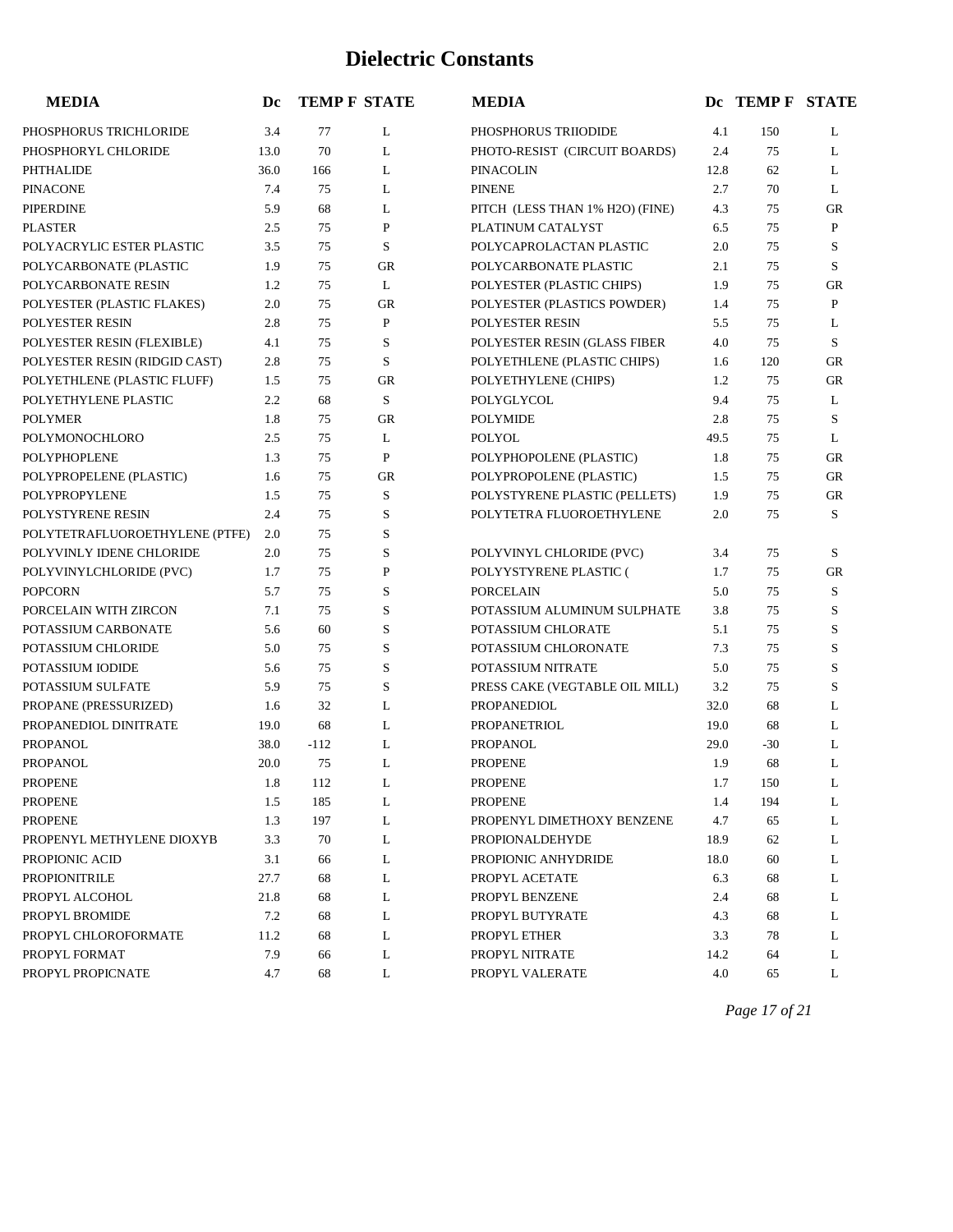| <b>MEDIA</b>                      | Dc   |       | <b>TEMP F STATE</b> | <b>MEDIA</b>                      |      | Dc TEMP F STATE |              |
|-----------------------------------|------|-------|---------------------|-----------------------------------|------|-----------------|--------------|
| PSUEDOCUMENE                      | 2.4  | 60    | L                   | <b>PTALIC</b>                     | 31.0 | 75              | L            |
| <b>PULEZONE</b>                   | 9.7  | 66    | L                   | PULP, WOOD, DRY                   | 4.8  | 75              | GR           |
| <b>PYRAZINE</b>                   | 2.8  | 120   | L                   | <b>PYRIDINE</b>                   | 12.5 | 68              | L            |
| <b>PYRROLE</b>                    | 7.5  | 65    | L                   | <b>QUARTZ</b>                     | 4.3  | 75              | S            |
| <b>QUINOLINE</b>                  | 9.0  | 77    | L                   | <b>QUINOLINE</b>                  | 5.1  | 460             | L            |
| <b>QUINONE</b>                    | 3.7  | 75    | L                   | <b>RAISINS (SUN DRIED)</b>        | 4.8  | 75              | GR           |
| REFRACTORY (FOR CASTING)          | 1.8  | 75    | $\mathbf{P}$        | RERACTORY (CAST)                  | 6.7  | 75              | S            |
| RESOPSINOL (GROUND)               | 1.8  | 75    | ${\rm GR}$          | <b>RESORCINOL</b>                 | 3.2  | 75              | S            |
| RICE (CRISP)                      | 1.5  | 75    | GR                  | RICE (STORAGE BIN)                | 5.4  | 75              | GR           |
| RICE(DRY)                         | 3.5  | 75    | ${\rm GR}$          | RJ-100 PLASTIC (1% H2O) (PELLETS) | 1.9  | 75              | GR           |
| RJ-100 PLASTIC (1.5% H2O) (CHIPS) | 7.0  | 75    | ${\rm GR}$          | <b>RONGE</b>                      | 1.5  | 75              | S            |
| ROUGE (JEWELERS)                  | 1.5  | 75    | $\mathbf P$         | RUBBER (CHLORINATED)              | 3.0  | 75              | S            |
| <b>RUBBER (HARD)</b>              | 3.0  | 75    | S                   | RUBBER (ISOMERIZED)               | 2.4  | 75              | S            |
| RUBBER, FOAM                      | 1.1  | 75    | S                   | <b>RUTILE</b>                     | 6.7  | 75              | S            |
| SALICYALDEHYDE                    | 17.0 | 85    | L                   | SALICYLALDEHYDE                   | 13.9 | 68              | L            |
| SALT (COOKING)                    | 3.4  | 75    | GR                  | SAND RECLAMIED FOUNDRY            | 4.0  | 75              | GR           |
| SAND, SILICATE                    | 2.2  | 75    | <b>GR</b>           | SAWDUST, (DRY)                    | 1.6  | 75              | GR           |
| <b>SELENIUM</b>                   | 11.0 | 75    | S                   | <b>SELENIUM</b>                   | 5.4  | 480             | L            |
| <b>SHELLAC</b>                    | 3.5  | 75    | S                   | SILICA (FUMED) (1.0110)           | 1.0  | 75              | GA           |
| SILICA, PRECIPITATED              | 1.9  | 75    | S                   | <b>SILICON</b>                    | 11.1 | 75              | S            |
| <b>SILICON CARBIDE</b>            | 5.8  | 75    | $\mathbf{P}$        | <b>SILICON TETRACHLORIDE</b>      | 2.4  | 60              | L            |
| <b>SILVER BROMIDE</b>             | 12.2 | 75    | S                   | <b>SILVER CHLORIDE</b>            | 11.2 | 75              | S            |
| <b>SILVER CYANIDE</b>             | 5.6  | 75    | S                   | <b>SLATE</b>                      | 7.0  | 75              | S            |
| <b>SMITHSONITE</b>                | 9.3  | 75    | S                   | SOAP POWDERS (IN BOX)             | 1.3  | 75              | $\mathbf{P}$ |
| SODA, BAKING                      | 1.8  | 80    | $\mathbf P$         | SODIUM BICARBONATE                | 1.8  | 80              | GR           |
| SODIUM CARBONATE (10 H2O          | 5.3  | 75    | $\mathbf S$         | SODIUM CARBONATE (ANHYD.)         | 8.4  | 75              | S            |
| SODIUM CHLORIDE                   | 6.1  | 75    | S                   | SODIUM CHLORIDE                   | 3.2  | 75              | GR           |
| <b>SODIUM NITRATE</b>             | 5.2  | 75    | $\mathbf S$         | SODIUM OLEATE                     | 2.8  | 75              | S            |
| SODIUM PERCHLORATE                | 5.4  | 75    | S                   | SODIUM SILICATE ( IN WATER)       | 88.0 | 75              | L            |
| SODIUM SILICO ALUMINATE           | 4.3  | 75    | <b>GR</b>           | SODIUM SULPHATE                   | 2.7  | 75              | L            |
| SODIUM TRIPOLYPHOSPHATE           | 2.3  | 75    | ${\rm GR}$          | SOLVENT (NON FLAMABLE)            | 7.1  | 75              | L            |
| <b>SORBITAL</b>                   | 67.0 | 90    | L                   | <b>SORBITAL</b>                   | 33.5 | 176             | L            |
| <b>SOY BEANS</b>                  | 2.8  | 75    | <b>GR</b>           | <b>SOYBEAN MEAL</b>               | 3.1  | 75              | GR           |
| <b>STANNIC CHLORIDE</b>           | 3.2  | 72    | L                   | STARCH (VEGTABLE)                 | 4.7  | 75              | GR           |
| <b>STEAM (1.008)</b>              | 1.0  | 212   | GA                  | <b>STEARIC ACID</b>               | 2.3  | 160             | L            |
| <b>STEATITE</b>                   | 5.5  | 75    | S                   | <b>STIBINE</b>                    | 2.9  | $-112$          | L            |
| <b>STIBINE</b>                    | 2.5  | $-58$ | L                   | STYRENE (PLASTIC)                 | 2.4  | 75              | S            |
| STYRENE (PLASTIC)                 | 2.4  | 77    | L                   | <b>SUCCINAMIDE</b>                | 2.9  | 72              | L            |
| <b>SUCCINIC ACID</b>              | 2.4  | 78    | L                   | <b>SUCCINONITRILE</b>             | 56.0 | 130             | L            |
| <b>SUCCINONITRILE</b>             | 53.0 | 150   | L                   | <b>SUCCINONITRILE</b>             | 52.0 | 170             | L            |
| <b>SUCROSE</b>                    | 3.3  | 75    | ${\bf S}$           | SUGAR, CANE (DRY)                 | 3.0  | 75              | S            |
| <b>SULFUR</b>                     | 2.2  | 75    | <b>GR</b>           | <b>SULFUR</b>                     | 3.4  | 75              | S            |
| <b>SULFUR</b>                     | 3.5  | 447   | L                   | <b>SULFUR</b>                     | 3.4  | 752             | L            |
| <b>SULFUR (3.55)</b>              | 3.5  | 244   | L                   | <b>SULFUR DIOXIDE</b>             | 17.6 | $-4$            | L            |

*Page 18 of 21*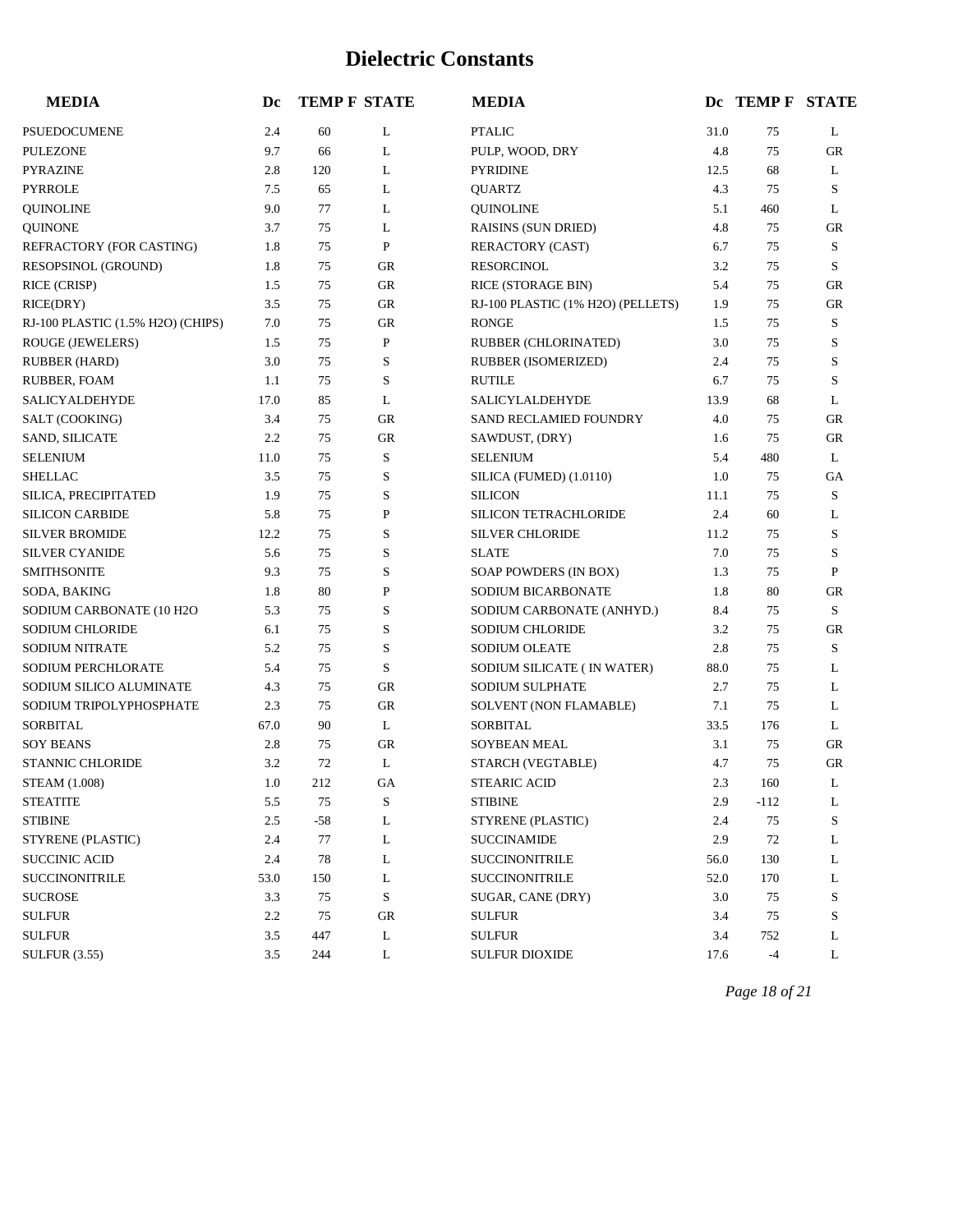| <b>MEDIA</b>                  | Dc   |     | <b>TEMP F STATE</b> | <b>MEDIA</b>                |      | Dc TEMP F STATE |           |
|-------------------------------|------|-----|---------------------|-----------------------------|------|-----------------|-----------|
| <b>SULFUR DIOXIDE</b>         | 14.0 | 68  | L                   | <b>SULFUR DIOXIDE</b>       | 2.1  | 310             | L         |
| <b>SULFUR DIXOIDE</b>         | 15.6 | 32  | L                   | <b>SULFUR MONOCHLORIDE</b>  | 4.8  | 58              | L         |
| <b>SULFUR TRIOXIDE</b>        | 3.1  | 64  | L                   | <b>SULFUR TRIOXIDE</b>      | 3.6  | 70              | L         |
| <b>SULFURIC ACID</b>          | 84.0 | 68  | L                   | <b>SULFURIC OXYCHLORIDE</b> | 9.2  | 72              | L         |
| <b>SULFUROUS OXYCHLORIDE</b>  | 9.1  | 72  | L                   | <b>SULFURYL CHLORIDE</b>    | 10.0 | 72              | L         |
| <b>SUNFLOWER SHELLS</b>       | 1.3  | 75  | <b>GR</b>           | TALLOWAMINE (HYDROGENATE)   | 2.6  | 108             | L         |
| <b>TANTALUM OXIDE</b>         | 11.6 | 75  | S                   | <b>TARTARIC ACID</b>        | 6.0  | 68              | L         |
| TEFLON (PTFE)                 | 2.0  | 75  | S                   | <b>TERAPHALIC ACID</b>      | 2.2  | 100             | <b>GR</b> |
| <b>TEREPHTALIC ACID</b>       | 1.9  | 75  | <b>GR</b>           | <b>TERPENE RESIN</b>        | 2.3  | 75              | L         |
| <b>TERPINENE</b>              | 2.7  | 70  | L                   | <b>TERPINEOL</b>            | 2.8  | 68              | L         |
| TETRABROMOBISPHENOL           | 2.5  | 75  | <b>GR</b>           | TETRABROMOETHANE            | 8.6  | 37              | L         |
| <b>TETRABROMOETHANE</b>       | 7.1  | 68  | L                   | <b>TETRABROMOETHANE</b>     | 7.0  | 72              | L         |
| <b>TETRACHLOROETHANE</b>      | 8.2  | 68  | L                   | TETRACHLOROETHYLENE         | 2.5  | 70              | L         |
| TETRADECAMETHYLCYCLOHEPTA     | 2.7  | 68  | L                   | TETRADECAMETHYLHEXASILOXA   | 2.5  | 68              | L         |
| <b>TETRADECANOL</b>           | 4.7  | 100 | L                   | <b>TETRADECANOL</b>         | 4.4  | 120             | L         |
| TETRAETHYL AMYLENETETRARAR    | 4.4  | 66  | L                   | TETRAETHYL HEXANE-1-PHENYL  | 5.9  | 68              | L         |
| TETRAETHYL PENTANE DIPHENY    | 2.7  | 68  | L                   | TETRAETHYL PROPANE TETRACA  | 5.2  | 66              | L         |
| TETRAETHYL PROPYLENE TETRA    | 6.0  | 66  | L                   | <b>TETRAETHYL SILICATE</b>  | 4.1  | 68              | L         |
| TETRAFLUOROETHYLENE (FEP      | 2.0  | 75  | S                   | TETRAHYDRO-B-NAPHTHOL       | 11.0 | 68              | L         |
| TETRAHYDRO-B-NAPHTHOL         | 8.1  | 140 | L                   | TETRAHYDRO-B-NAPHTHOL       | 6.7  | 195             | L         |
| <b>TETRAHYDRONAPHTHALENE</b>  | 2.8  | 68  | L                   | TETRALONE (CRUDE)           | 4.9  | 75              | L         |
| TETRAMETHYL PENTANONE         | 10.0 | 60  | L                   | <b>TETRAMETHYL SILICATE</b> | 6.0  | 68              | L         |
| <b>TETRAMETHYLTHIOMETHANE</b> | 2.8  | 160 | L                   | <b>TETRANITROMETHANE</b>    | 2.2  | 68              | L         |
| TETRATRIACONTADIENE           | 2.8  | 76  | L                   | <b>THALLIUM CHLORIDE</b>    | 46.9 | 75              | S         |
| <b>THF</b>                    | 7.5  | 75  | L                   | THIOACETIC ACID             | 13.0 | 68              | L         |
| THIONYL BROMIDE               | 9.1  | 68  | L                   | THIONYL CHLORIDE            | 9.3  | 68              | L         |
| <b>THIOPHENE</b>              | 2.8  | 68  | L                   | THIOPHOSPHORYL CHLORIDE     | 5.8  | 70              | L         |
| <b>THORIUM OXIDE</b>          | 10.6 | 75  | S                   | <b>THUJONE</b>              | 10.0 | 35              | S         |
| <b>TIN TETRACHLORIDE</b>      | 2.9  | 68  | L                   | TITANIUM DIOXIDE (T102)     | 2.4  | 75              | <b>GR</b> |
| TITANIUM TETRACHLORIDE        | 2.8  | 68  | L                   | TOBACCO DUST (6% H2O)       | 1.7  | 75              | P         |
| TOBACCO DUST (8% H2O)         | 2.3  | 75  | $\mathbf{P}$        | <b>TOLUENE</b>              | 2.4  | 32              | L         |
| <b>TOLUENE</b>                | 2.4  | 75  | L                   | <b>TOLUENE</b>              | 2.2  | 260             | L         |
| <b>TOLUENE</b>                | 2.0  | 360 | L                   | <b>TOLUIDINE</b>            | 6.0  | 68              | L         |
| <b>TOLUIDINE</b>              | 3.0  | 68  | S                   | <b>TOLUIDINE</b>            | 3.0  | 75              | S         |
| <b>TOLUIDINE</b>              | 5.0  | 130 | L                   | <b>TOLUIDINE</b>            | 4.0  | 392             | L         |
| TOLUIDINE, (-M)               | 6.0  | 64  | L                   | <b>TOLUNITRILE</b>          | 18.8 | 73              | L         |
| TOLYL METHYL ETHER            | 3.5  | 68  | L                   | TONER, FOR PHOTO COPIER     | 1.6  | 75              | P         |
| <b>TOTANE</b>                 | 5.5  | 111 | L                   | <b>TOULENE</b>              | 2.4  | 75              | L         |
| <b>TOURMALINE</b>             | 6.3  | 75  | S                   | TRANS-3-HEXANE              | 2.0  | 76              | L         |
| <b>TRIBROMOPROPANE</b>        | 6.4  | 68  | L                   | <b>TRIBUTYLPHOSPHATE</b>    | 8.0  | 86              | L         |
| TRICHLOROACETIC ACID          | 4.5  | 141 | L                   | TRICHLOROBUTYRALDEHYDE      | 10.0 | 65              | L         |
| TRICHLOROETHANE               | 7.5  | 68  | L                   | TRICHLOROETHYLENE           | 3.4  | 61              | L         |
| TRICHLOROLOLUENE              | 6.9  | 70  | L                   | TRICHLOROPROPANE            | 2.4  | 76              | L         |
| TRICHLOROTOLUENE              | 6.9  | 70  | L                   | TRICHLOROXOLUENE            | 6.9  | 75              | L         |

*Page 19 of 21*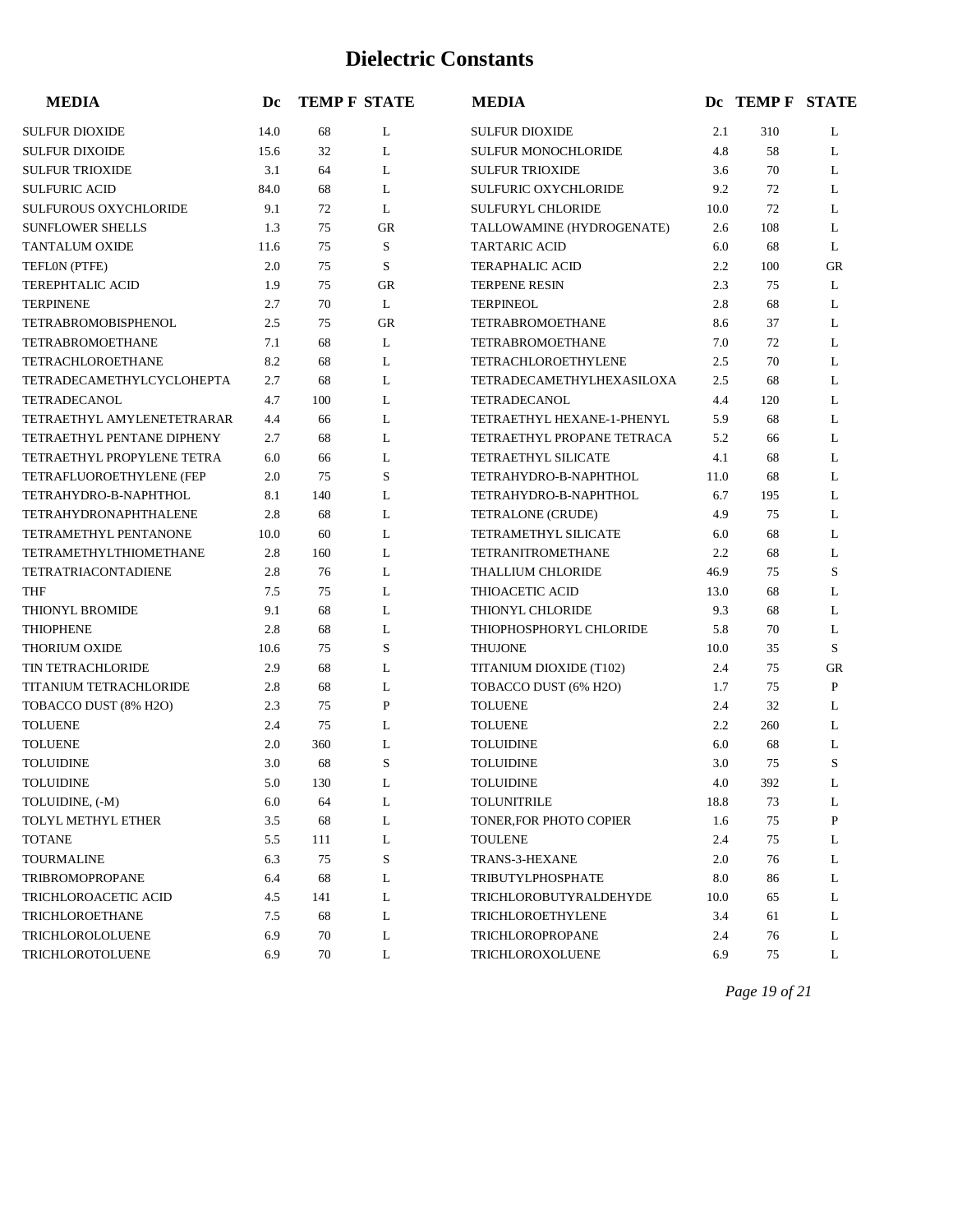| <b>MEDIA</b>              | Dc   |     | <b>TEMP F STATE</b> | <b>MEDIA</b>              |      | DC TEMP F STATE |    |
|---------------------------|------|-----|---------------------|---------------------------|------|-----------------|----|
| <b>TRICOSANONE</b>        | 4.0  | 176 | L                   | TRICRESYL PHOSPHATE       | 6.9  | 104             | L  |
| <b>TRIETHYL ACONITATE</b> | 6.4  | 68  | L                   | TRIETHYL ALUMINUM         | 2.9  | 68              | L  |
| TRIETHYL ETHANETRICARBOX  | 6.5  | 66  | L                   | TRIETHYL ISOACONITATE     | 7.2  | 68              | L  |
| <b>TRIETHYLAMINE</b>      | 2.4  | 77  | L                   | TRIFLUOROACETIC ACID      | 26.0 | 12              | L  |
| TRIFLUOROTOLUENE          | 9.2  | 86  | L                   | TRIFLUOROTOLUENE          | 8.1  | 140             | L  |
| TRIMETHYL BORATE          | 8.2  | 68  | L                   | TRIMETHYL-3-HEPTENE       | 2.2  | 68              | L  |
| TRIMETHYLAMINE            | 2.9  | 39  | L                   | <b>TRIMETHYLAMINE</b>     | 2.5  | 77              | L  |
| TRIMETHYLBENZENE          | 2.3  | 68  | L                   | TRIMETHYLBUTANE           | 1.9  | 68              | L  |
| TRIMETHYLHEPTENE          | 2.2  | 68  | L                   | TRIMETHYLPENTANE          | 2.0  | 68              | L  |
| TRIMETHYLSULFANILIC ACID  | 89.0 | 64  | L                   | <b>TRINITROBENZENE</b>    | 2.2  | 68              | L  |
| <b>TRIOLEIN</b>           | 3.2  | 75  | L                   | <b>TRIPALMITIN</b>        | 2.9  | 140             | L  |
| TRIPHENYLMETHANE          | 2.5  | 212 | L                   | <b>TRISTEARIN</b>         | 2.8  | 158             | L  |
| TRUFLUOROACETIC ACID      | 39.0 | 68  | L                   | TURPENTINE (WOOD)         | 2.2  | 68              | L  |
| <b>UITRIDE</b>            | 5.4  | 75  | L                   | <b>UNDECANE</b>           | 1.8  | 300             | L  |
| <b>UNDECANE</b>           | 1.8  | 375 | L                   | UNDECANE (1.82)           | 2.0  | 14              | L  |
| UNDECANE (2.03)           | 2.0  | 68  | L                   | <b>UNDECANONE</b>         | 8.4  | 58              | L  |
| <b>UREA</b>               | 3.5  | 71  | L                   | <b>UREA</b>               | 3.5  | 75              | S  |
| UREA FORMALDEHYDE         | 6.4  | 75  | P                   | <b>URETHAN</b>            | 14.2 | 121             | L  |
| <b>URETHANE</b>           | 3.2  | 74  | L                   | <b>URETHANE RESIN</b>     | 6.5  | 75              | P  |
| VALERALDEHYDE             | 11.8 | 58  | L                   | <b>VALERIC ACID</b>       | 2.6  | 68              | L  |
| VALERONITRILE             | 17.7 | 70  | L                   | VANADIUM OXYBROMIDE       | 4.4  | $-94$           | L  |
| VANADIUM OXYBROMIDE       | 3.6  | 78  | L                   | VANADIUM OXYCHLORIDE      | 3.4  | 78              | L  |
| VANADIUM TETRACHLORIDE    | 3.0  | 78  | L                   | <b>VEPATROL</b>           | 4.5  | 73              | L  |
| VINYL BUTYRAL             | 3.3  | 75  | S                   | VINYL CHLORIDE (FLEXIBLE) | 3.5  | 75              | S  |
| VINYL CHLORIDE (RIDGID)   | 2.8  | 75  | S                   | VINYL CHLORIDE ACETATE    | 3.0  | 75              | S  |
| <b>VINYL ETHER</b>        | 3.9  | 68  | L                   | <b>VINYL FORMAL</b>       | 3.0  | 75              | L  |
| VINYL IDENE CHLORIDE      | 3.0  | 75  | S                   | VINYL PROLIDONE           | 21.2 | 75              | L  |
| <b>WATER</b>              | 88.0 | 32  | L                   | <b>WATER</b>              | 80.0 | 68              | L  |
| <b>WATER</b>              | 48.0 | 212 | L                   | <b>WATER</b>              | 34.5 | 390             | L  |
| WATER (STEAM) (1.008)     | 1.0  | 68  | GA                  | WAX, (PARA WAX)           | 2.3  | 75              | S  |
| WAX, BEES'                | 2.7  | 75  | S                   | WAX, BIWAX                | 2.5  | 75              | S  |
| WAX, CARNAUBA             | 2.9  | 75  | S                   | WAX, CERESE               | 2.4  | 75              | S  |
| WAX, HALOWAX              | 4.5  | 75  | $\rm S$             | WAX, PARAFFIN             | 2.2  | 75              | S  |
| WAX, PARAFFIN             | 1.9  | 250 | L                   | WAX, PETROLEUM            | 3.0  | 200             | L  |
| WAX, PETROLEUM            | 2.1  | 300 | L                   | WAX, SANTOWAX             | 2.3  | 70              | L  |
| WAX, OPAL                 | 3.1  | 75  | S                   | <b>WHEAT</b>              | 4.8  | 75              | GR |
| <b>WHEAT FLOUR</b>        | 3.0  | 75  | P                   | WOOD ALCOHOL              | 56.6 | $-112$          | L  |
| WOOD ALCOHOL              | 37.5 | 32  | L                   | WOOD ALCOHOL              | 33.1 | 68              | L  |
| XXX                       | 1.8  | 80  | P                   | XYLENE (PHOTO DEVELOPER)  | 2.3  | 75              | L  |
| XYLENE, (-M)              | 2.4  | 68  | L                   | <b>XYLENOL</b>            | 3.9  | 62              |    |
| <b>XYLIDINE</b>           | 5.0  | 68  | L                   | <b>XYLITOL</b>            | 40.0 | 68              | L  |
| XYLOL                     | 2.3  | 75  | L                   | <b>YEAST</b>              | 2.7  | 75              | GR |
| <b>ZINC CARBONATE</b>     | 5.0  | 75  | L                   | <b>ZINC PHOSPHATE</b>     | 49.0 | 75              | GR |
| ZINC SULFIDE              | 8.2  | 75  | S                   | ZIRCHRONIUM TETRACHLORIDE | 5.0  | 75              | L  |

*Page 20 of 21*